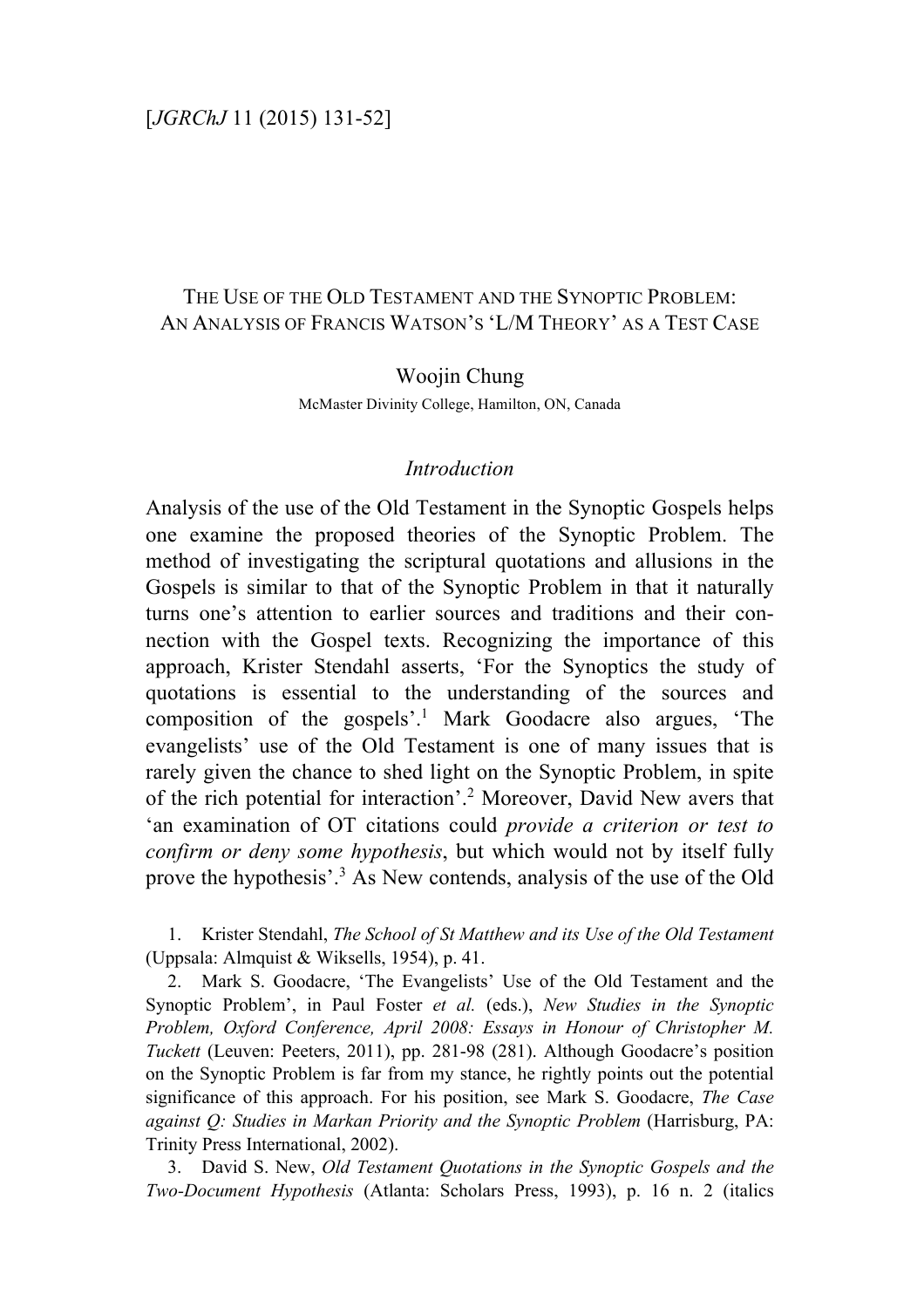Testament in the New may not fully solve the Synoptic Problem. Nevertheless, it is the main premise of this essay that delving into the Gospel writers' particular uses of Old Testament texts can yield significant insights into examining the reliability of a proposed solution to the Synoptic Problem.

In his book, *Gospel Writing*, Francis Watson offers the suggestion that a process of reception in tracing the canonical history of the four Gospels should be taken more seriously.<sup>4</sup> He asserts, 'No religious, philosophical, or literary text enters the world with the label "canonical" already attached'. <sup>5</sup> In search of the origins of the fourfold Gospel, he extends his research to the second century CE and beyond, and argues for what he calls 'a canonical perspective'—that equally investigating both canonical and extra-canonical voices in the first two centuries can better serve to determine the canonization process of the Jesus tradition.6 Watson's effort in highlighting the diversity of the reception process to shed light on the emergence of the canonical Gospels as well as on the Synoptic Problem should be appreciated as a fresh attempt to open up a new discussion on New Testament research and early Christianity. However, his assertion on the compositional relations between Matthew and Luke based on what he calls 'the L/M theory' seems problematic.

For example, Watson sees a number of coincidences between the two annunciation stories in the beginning of the Gospels of Matthew and Luke and contends that Luke composed his infancy story of Jesus based on Matthew's. In other words, Watson breaks with the current scholarly consensus that Matthew and Luke wrote their Gospels independently without knowing each other's work, and argues that Luke's infancy story is secondary to Matthew's. In this article, Watson's proposal of the Synoptic Problem will be evaluated through the examination of Matthew and Luke's uses of the Old Testament, and it will be argued that Watson's suggestion is highly unlikely and also undermines the significance of the distinctive exegetical features and strategies of the two infancy narratives. As a result of this study, it will be attested that

added). New confirms the 'two-document hypothesis' by investigating the Old Testament quotations in the Synoptic Gospels.

4. Francis Watson, *Gospel Writing: A Canonical Perspective* (Grand Rapids: Eerdmans, 2013).

5. Watson, *Gospel Writing*, p. 3.

6. Watson, *Gospel Writing*, p. 6.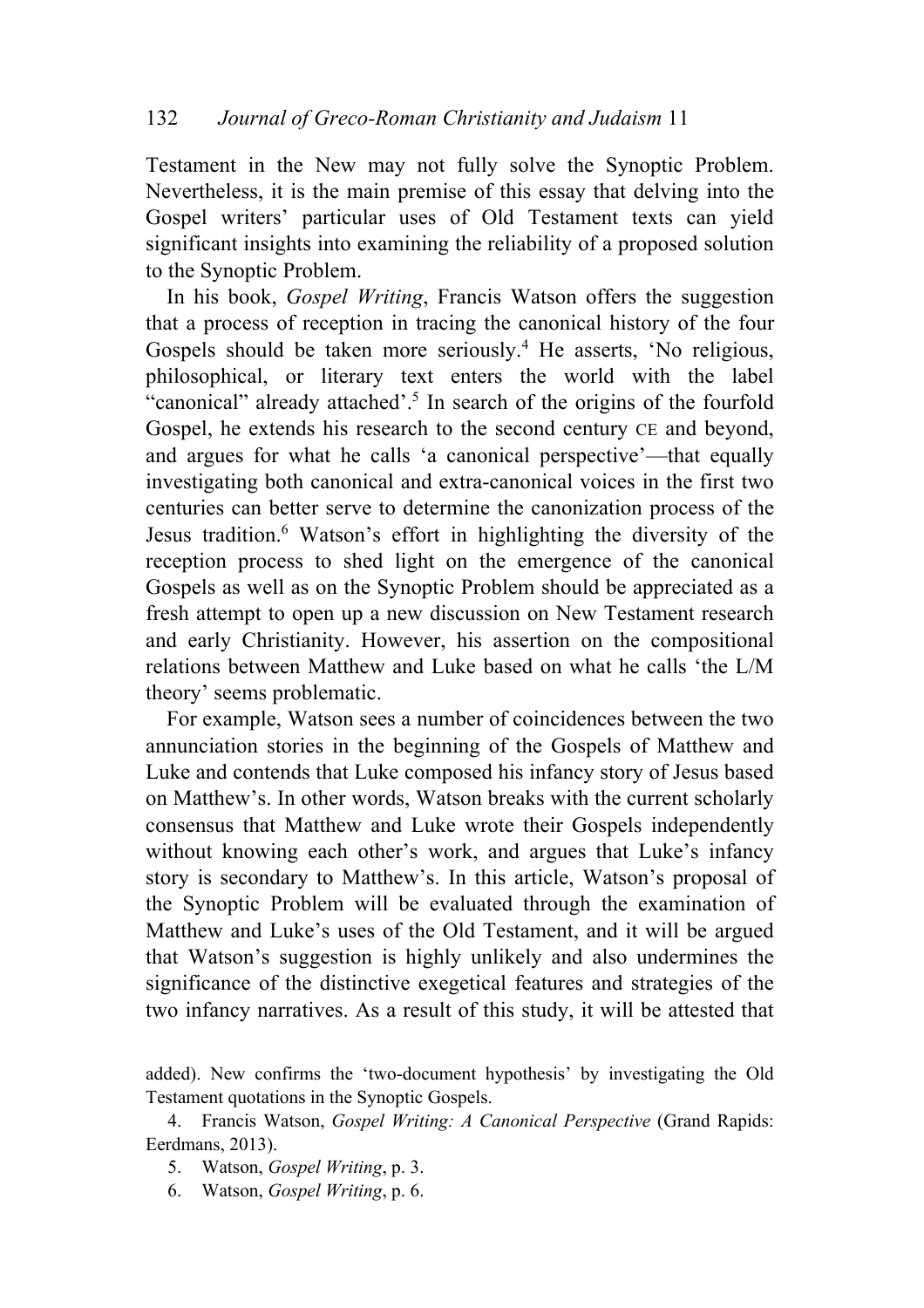analysis of the use of the Old Testament in the Synoptic Gospels is an effective tool to examine the proposed theories of the Synoptic Problem, Watson's 'L/M Theory' in our case.

## *Methodology and Procedure*

In the study of the New Testament writers' use of the Old Testament, defining one's terminology, for example, the 'issue of how one determines when a passage from the Old Testament is used in the New Testament', has been a controversial matter.<sup>7</sup> In his influential book, *Echoes of Scripture in the Letters of Paul*, Richard Hays defines intertextuality as the 'imbedding of fragments of an earlier text within a later one' and uses such terms as echoes and allusions.<sup>8</sup> Stanley Porter, on the other hand, argues that these terms are poorly defined in Hays's work, and contends, 'Intertextuality is a term that sometimes seems to biblical scholars (such as Hays) to mean nothing more than echo or paraphrase, but at other times to be nothing less than the invocation of an entire textual universe'. 9

Recognizing the importance of accurate terminological definitions, therefore, I will utilize the five categories of Porter in his article, 'Further Comments on the Use of the Old Testament in the New Testament'. <sup>10</sup> They are, based on the pattern of 'explicit to non-

7. Stanley E. Porter, 'Further Comments on the Use of the Old Testament in the New Testament', in Thomas L. Brodie *et al*. (eds.), *The Intertextuality of the Epistles: Explorations of Theory and Practice* (Sheffield: Sheffield Phoenix Press, 2006), pp. 98-110. Porter calls this 'one of the most important and enduring problems in New Testament study'. Porter, 'Further Comments', p. 98.

8. Richard B. Hays, *Echoes of Scripture in the Letters of Paul* (New Haven: Yale University Press, 1989), p. 14.

9. Porter, 'Further Comments', p. 99. In his review of Hays's book, Ellis also remarks, 'The seeming confusion of typology with allegory may underlie his lack of interest in the historical framework of Paul's exegesis since he thinks that Paul "reads Scripture primarily as a *narrative* of divine election and promise"'. E. Earle Ellis, review of *Echoes of Scripture in the Letters of Paul* (New Haven: Yale University Press, 1989), by Richard B. Hays, in *Theology Today* 47 (1990), pp. 202-203 (italics by Ellis).

10. Porter, 'Further Comments', pp. 98-110. He also argues, 'In order to undertake any such investigation it is imperative that one defines the categories under discussion, and then apply them rigorously' (p. 94). Stanley E. Porter, 'The Use of the Old Testament in the New Testament: A Brief Comment on Method and Terminology', in Craig A. Evans and James A. Sanders (eds.), *Early Christian*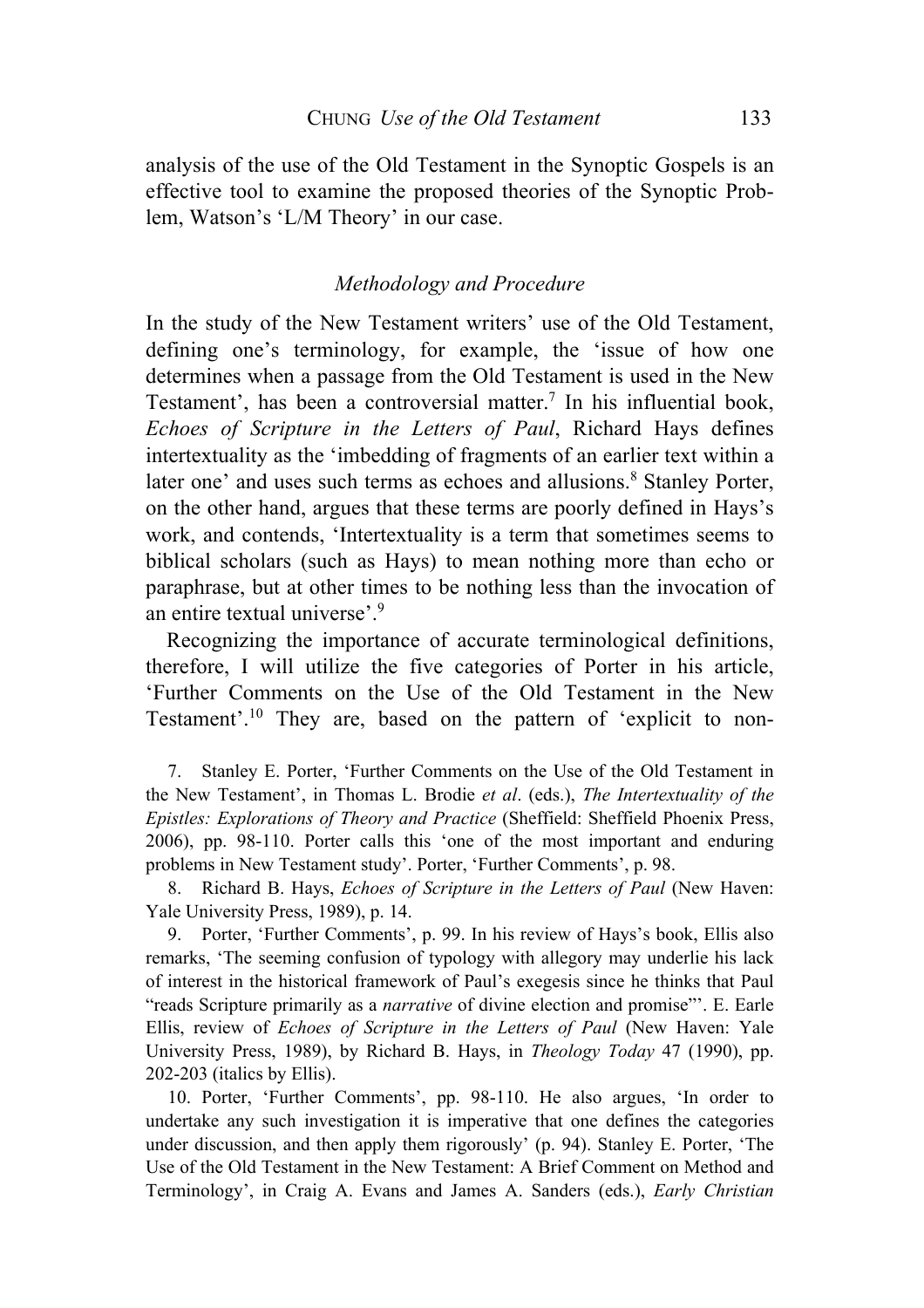explicit', *formulaic quotation, direct quotation, paraphrase, allusion* and *echo*. <sup>11</sup> A formulaic quotation is the most explicit quotation that we will be primarily dealing with in this study. Porter defines it as a citation with an introductory formula that shares at least three words with its source text. We can also be assured about the writer's specific intention that he 'wishes to label the words that follow as a quotation'. 12

A direct quotation, on the other hand, is a citation without an introductory formula but contains a minimum of three corresponding words. Porter contends that two words may be a coincidence, but 'three form a minimal unit of determinable syntax and conceptual relation'. 13

The next category is a paraphrase, a unique invention that bears resemblance to its modern term, and yet a helpful distinguishing marker from allusion. It represents an 'intentional and specific invoking of a definable passage', which is 'typified by the use of words from the same semantic domain, or similar words in differing syntax, as a recognizable passage'. 14

The fourth category is the most difficult one. Porter defines an allusion as the 'invoking of a person, place or literary work', with or without conscious intentions. This is what differentiates paraphrase from allusion. Whereas the former holds a specific intention of an author, the latter 'may or may not be consciously intentional'.<sup>15</sup> According to Porter, the nature of allusion is 'less concerned with language' and more associated with the invoking of an external person, place or literary work.16

The last category, an echo, though the most abstract among the five, 'involves not paraphrase of a specific passage, not allusion to a person, place or literary work, but the invocation by means of thematically related language of some more general notion or concept'.<sup>17</sup> Porter's

*Interpretation of the Scriptures of Israel: Investigations and Proposals* (Sheffield: Sheffield Academic Press, 1997), pp. 79-96.

- 11. Porter, 'Further Comments', pp. 107-10.
- 12. Porter, 'Further Comments', p. 108.
- 13. Porter, 'Further Comments', p. 108.

14. Porter, 'Further Comments', p. 109. Porter here follows the definition of 'paraphrase' by C.H. Holman: 'A restatement of an idea in such a way as to retain the meaning while changing the direction and form.' C. Hugh Holman, *A Handbook to Literature* (New York: Macmillan, 6th edn, 1992), p. 343.

- 15. Porter, 'Further Comments', p. 109.
- 16. Porter, 'Further Comments', p. 109.
- 17. Porter, 'Further Comments', p. 110.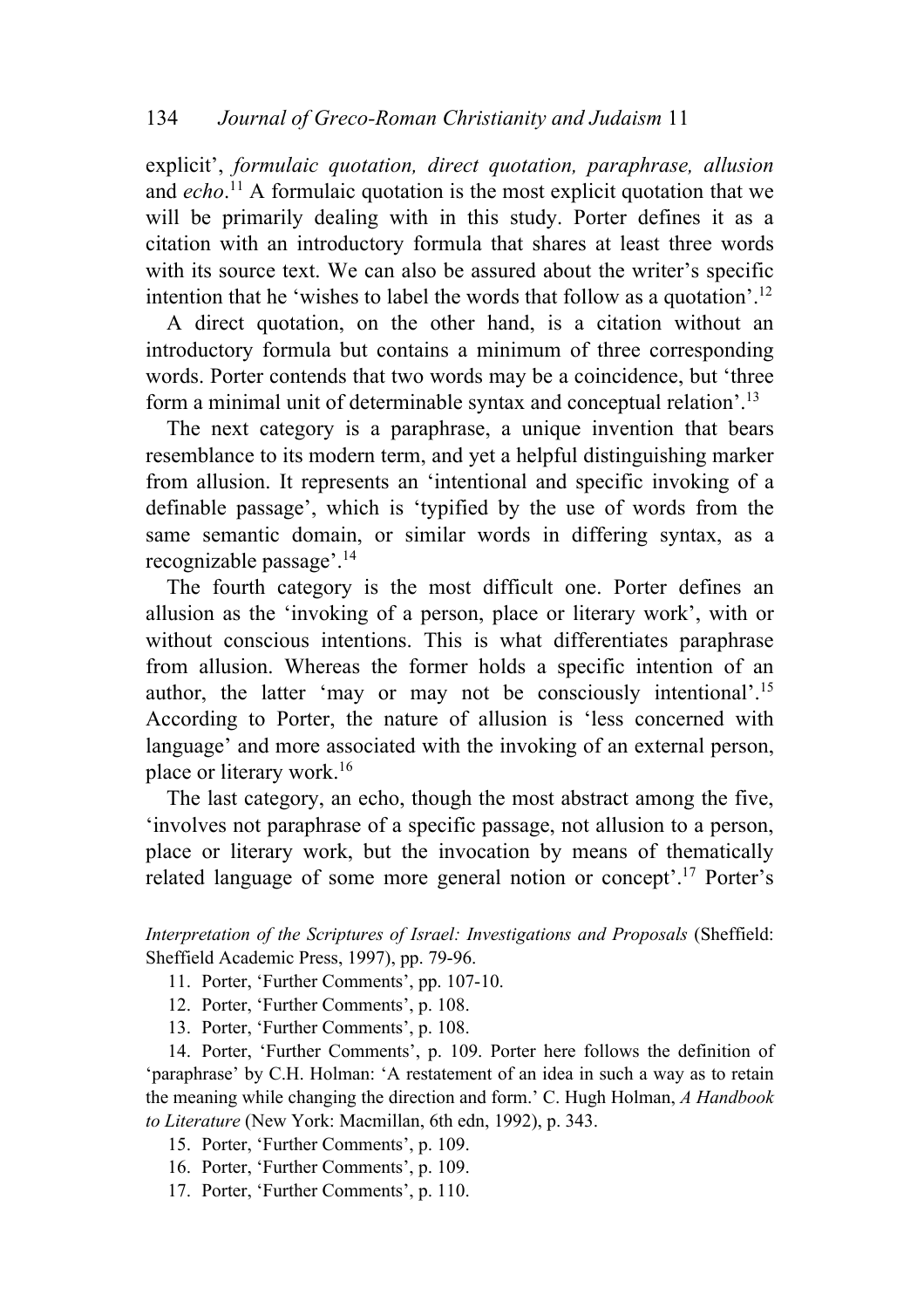definition of echo is more specific than that of Hays who permits an extensive range of definition of echo, encompassing both 'subliminal' and 'higher-volume' evocations of the earlier text.<sup>18</sup>

The procedure of this investigation will begin from an analysis of the Old Testament quotations that Matthew and Luke share. This comparative analytic process, which will be conducted in a selective manner due to the limited space in this article, will help us determine a particular textual relationship of both the evangelists' uses of Scripture. Once this overall textual relationship is established, Matthew's and Luke's uses of the Old Testament in their infancy narratives will be examined respectively. The possible *Vorlage* of the Old Testament quotations, paraphrases and allusions, along with their peculiar Jewish or Hellenistic stylistic features, will also be investigated.

This programmatic analysis will serve to determine the unique characteristics and features of the Matthean and Lukan infancy narratives within the larger literary context of the evangelists' overall use of Scriptures. In other words, the analysis of the Old Testament quotations that Matthew and Luke share, on the one hand, will show that both Gospels hold a close textual affinity to each other, and the examination of both evangelists' use of the Old Testament in their infancy narratives, on the other hand, will exhibit the fact that they actually do carry a number of obvious differences in their employment of the Old Testament. This observation will lead us to argue for the textual difficulties of the 'L/M theory' proposed by Watson. His contention of the Matthean priority based on the points of similarity between the two infancy narratives lacks textual support due to the particular and complex ways both evangelists use the Old Testament throughout their entire Gospels. Rather, as will be asserted, a more plausible alternative to this source-critical problem is that the Matthean and Lukan infancy narratives were composed independently. Through this procedure, this study will demonstrate that the examination of the evangelists' use of the Old Testament does provide a criterion to test the reliability of the suggested hypothesis of the Synoptic Problem, even though the analysis of their use of the Old Testament by itself may not fully solve the problem.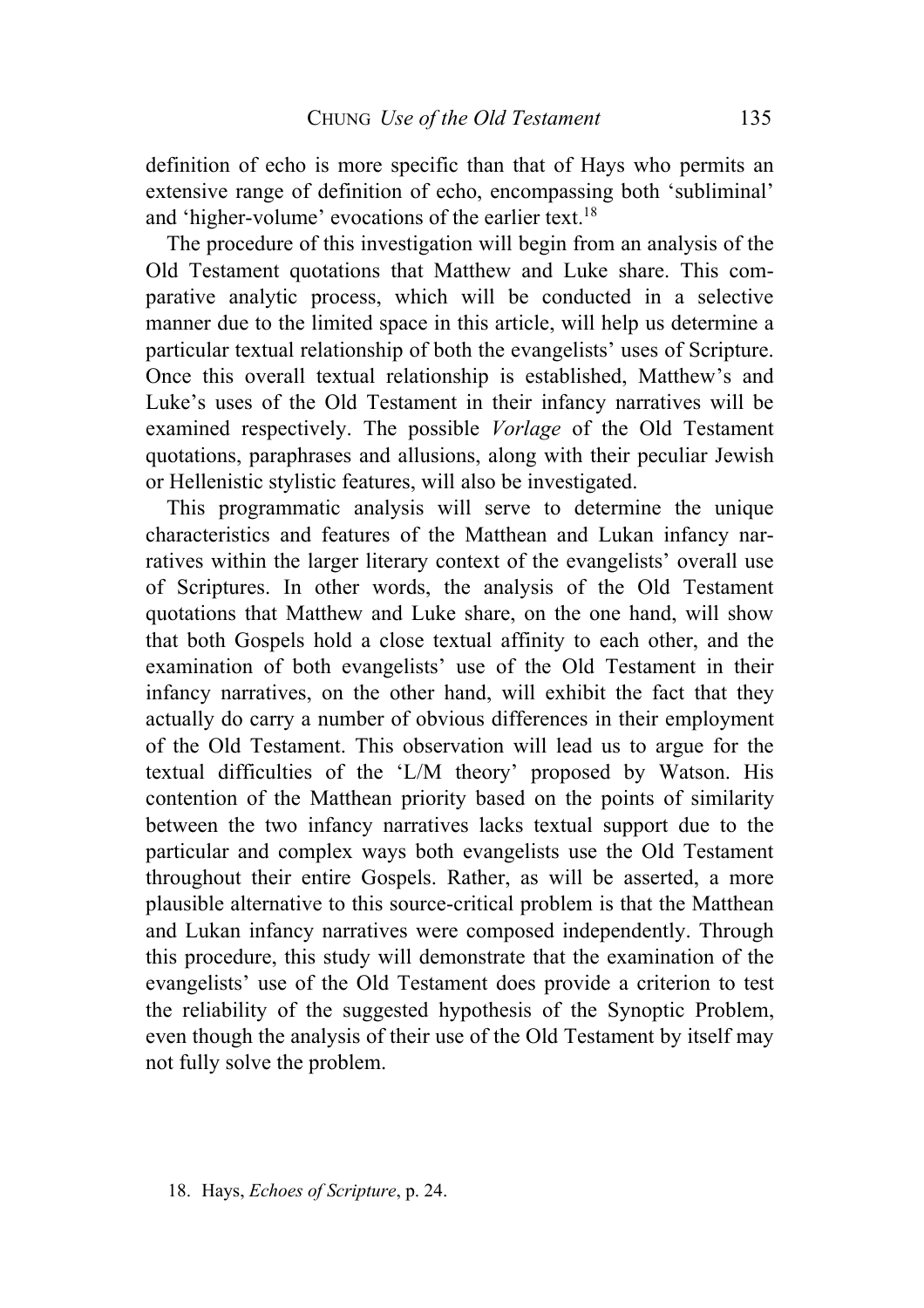#### 136 *Journal of Greco-Roman Christianity and Judaism* 11

## *The Old Testament Quotations that Matthew and Luke Share*<sup>19</sup>

In his Gospel, Matthew contains about fifty explicit Old Testament quotations.20 The Jewishness of his Gospel is well displayed in the witty comment of Jonathan Pennington who avers that, 'when Matthew is cut, he bleeds Bible'. <sup>21</sup> Luke, on the other hand, has about half as many explicit Old Testament quotations as Matthew. Yet, that the Old Testament plays an important role in his Gospel is evidenced by the comment of Jesus: 'Everything written about me in the Law of Moses and the Prophets and the Psalms must be fulfilled'  $(Lk. 24.44).^{22}$ Among those Old Testament quotations, Luke shares about fifteen

19. In investigation of the Matthean and Lukan uses of the Old Testament, it would be ideal to examine both the explicit and implicit Old Testament quotations in their Gospels. Yet it is beyond the scope of this article to delve into such an extensive magnitude of research. C.A. Kimball finds four hundred thirty-nine Old Testament allusions in the Gospel of Luke alone. C.A. Kimball, *Jesus' Exposition of the Old Testament in Luke's Gospel* (Sheffield: JSOT Press, 1994), pp. 206-12. For our purposes, therefore, only the explicit Old Testament quotations will be discussed.

20. Richard Beaton asserts, 'The frequent explicit citations, forty in all, implicit quotations, of which there are twenty-one, and numerous allusory references to the Old Testament are central to his [Matthew's] narrative development'. Richard Beaton, *Isaiah's Christ in Matthew's Gospel* (Cambridge: Cambridge University Press, 2002), p. 17. Craig L. Blomberg notes that 'fifty-five references prove close enough in wording for commentators typically to label them "quotations", compared to about sixty-five for the other three canonical Gospels put together'. Craig L. Blomberg, 'Matthew', in G.K. Beale and D.A. Carson (eds.), *Commentary on the New Testament Use of the Old Testament* (Grand Rapids: Baker, 2007), pp. 1-109 (1). Daniel J. Harrington also argues that the 'community for which Matthew wrote was largely (though not exclusively) Jewish Christian. For such an audience Matthew could use Jewish rhetoric and themes without explanation.' Daniel J. Harrington, *The Gospel of Matthew* (Collegeville, MN: Liturgical Press, 1991), p. 1. See also M.J.J. Menken, *Matthew's Bible: The Old Testament Text of the Evangelist* (Leuven: Peeters, 2004), pp. 1-10.

21. Jonathan T. Pennington, 'Refractions of Daniel in the Gospel of Matthew', in Craig A. Evans and Daniel Zacharias (eds.), *Early Christian Literature and Intertextuality* (London: T. & T. Clark, 2009), I, pp. 65-86 (65).

22. David W. Pao and Eckhard J. Schnabel contend, 'The fact that Luke uses fewer explicit quotations in his Gospel … than Matthew does in his … must not be misread to suggest that Luke was less interested in intertextual links with Israel's Scriptures'. David W. Pao and Eckhard J. Schnabel, 'Luke', in Beale and Carson (eds.), *Commentary on the New Testament*, pp. 251-414 (251).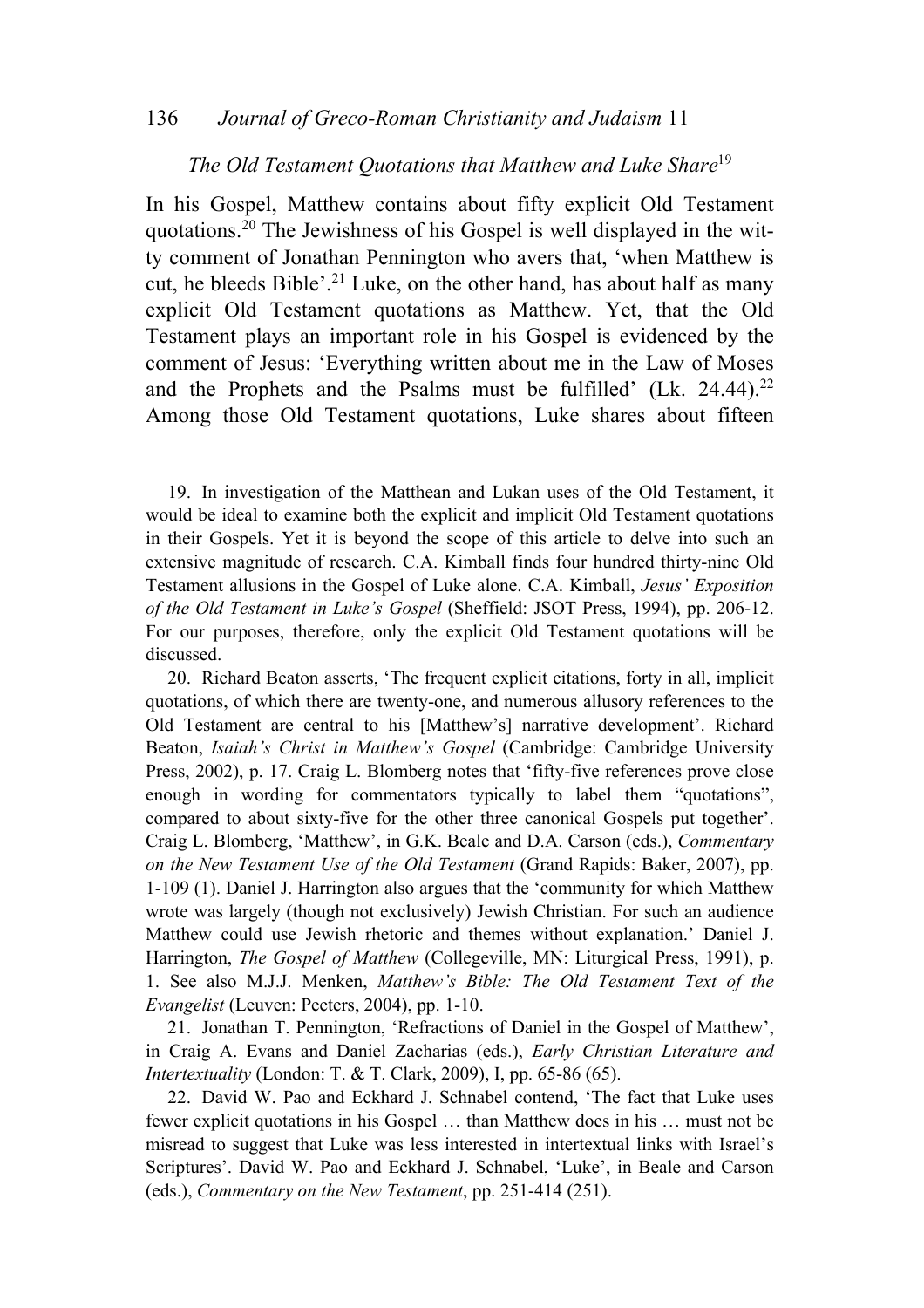quotations with Matthew, which amounts to more than half of his entire scriptural quotations.<sup>23</sup> Among these Old Testament quotations that Matthew and Luke share, selective quotations will be analyzed below to determine their particular textual relationship.

The first Old Testament quotations to examine are Mt. 3.3 and Lk. 3.4-6, in which Isa. 40.3-5 is cited. Matthew quotes only one verse, Isa. 40.3, whereas Luke cites three verses, Isa. 40.3-5. In their citations of Isa. 40.3, Matthew and Luke agree with each other verbatim, basically following the LXX except for the alteration of the phrase τὰς τρίβους τοῦ θεοῦ ἡµῶν (paths of our God) into τὰς τρίβους αὐτοῦ (his paths) (Mt. 3.3; Lk. 3.4). This is an obvious example of the correspondence between Matthew and Luke against the LXX. They also share the bulk of Old Testament quotations in their temptation narratives. The first quotation in Mt. 4.4 and Lk. 4.4, in response to the devil's test to make bread out of stones, is from Deut. 8.3 and almost follows the LXX verbatim, except for Matthew, who eliminates the dative article τῷ before the participle  $\epsilon \times \pi$ ορευομένω (coming out of) (Mt. 4.4), and for Luke, who quotes only the first part of the passage.<sup>24</sup> The second quotation on the divine protection from harm in Mt. 4.6 and Lk. 4.10-11 comes from the devil himself who apparently quotes Ps. 91.11-12. Matthew seems to quote from the LXX, omitting the phrase τοῦ διαφυλάξαι σε ἐν πάσαις ταῖς ὁδοῖς σου (to guard you in all your ways) (Ps. 90.11 LXX), whereas Luke places the quotation at the last part of the narrative and includes only the utterance τοῦ διαφυλάξαι σε (to guard you) (Lk. 4.10). In the last quotation in Mt. 4.10 and Lk. 4.8, Matthew and Luke exactly correspond to each other by making a dramatic change from the LXX of Deut. 6.13, replacing the verbal form of φοβηθήσῃ (you shall fear) with προσκυνήσεις (you shall worship) and adding the adverb µόνῳ (only) in front of the verbal form of λατρεύσεις (you shall serve) (Lk. 4.8). These examples also attest to the probability that both evangelists were working from the same scriptural traditions.

<sup>23.</sup> They are: Mt. 3.3 and Lk. 3.4-6; Mt. 4.4, 6, 7, 10 and Lk. 4.4, 8, 10-12; Mt. 7.23 and Lk. 13.27; Mt. 11.5 and Lk. 7.22; Mt. 11.10 and Lk. 7.27; Mt. 19.18-19 and Lk. 18.20; Mt. 21.13 and Lk. 19.46; Mt. 21.42 and Lk. 20.17; Mt. 22.32 and Lk. 20.37; Mt. 22.37 and Lk. 10.27a; Mt. 22.39 and Lk. 10.27b; Mt. 22.44 and Lk. 20.43.

<sup>24.</sup> Luke does not quote the phrase ἀλλ᾽ … ἄνθρωπος in the latter part of Deut. 8.3.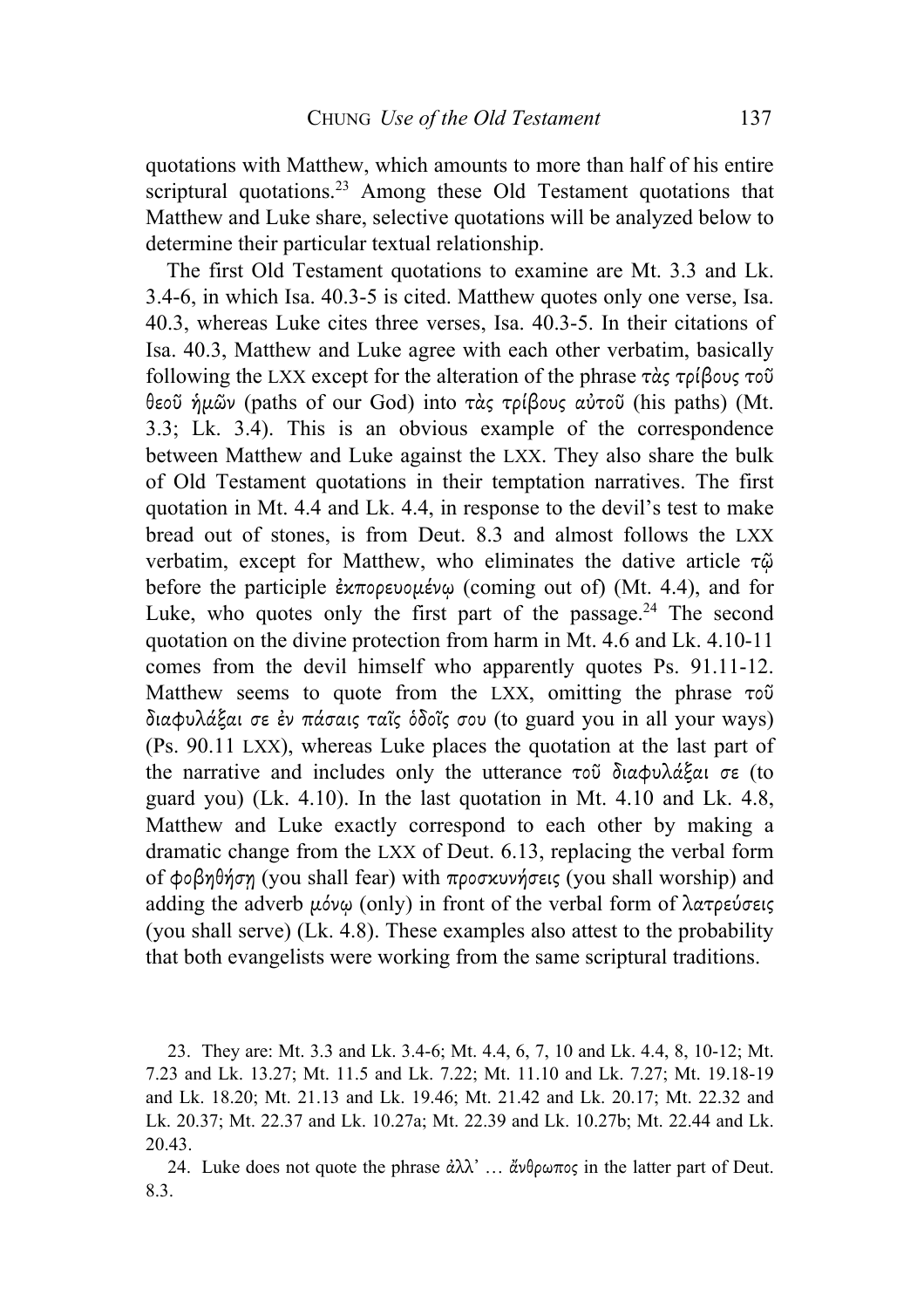### 138 *Journal of Greco-Roman Christianity and Judaism* 11

Another example would be the quotations in Mt. 11.5 and Lk. 7.22, where Matthew and Luke also correspond to each other verbatim: τυφλοὶ ἀναβλέπουσιν (the blind see), χωλοὶ περιπατοῦσιν (the lame walk), λεπροὶ καθαρίζονται (the lepers get healed), κωφοὶ ἀκούουσιν (the deaf hear), νεκροὶ ἐγείρονται (the dead are raised) and πτωχοὶ εὐαγγελίζονται (the Gospel is preached to the poor). It is interesting, however, that there is not a single scriptural verse in Isaiah that conforms to these words. The LXX version of Isa. 35.5-6 seems to be the closest text with different wording, that is, ἀνοιχθήσονται ὀφθαλµοὶ τυφλῶν (the eyes of the blind will be opened), ὦτα κωφῶν ἀκούσονται (the ears of the deaf will hear), ἁλεῖται ὡς ἔλαφος ὁ χωλός (the lame will leap like a deer) and τρανὴ ἔσται γλῶσσα µογιλάλων (the tongue of the mute will speak). The LXX of Isa. 61.1 also attests to εὐαγγελίσασθαι πτωχοῖς (to bring the Gospel to the poor) and τυφλοῖς ἀνάβλεψιν (the recovery of sight to the blind), and to that in Isa. 26.19, which mentions the raising of the dead.<sup>25</sup> Strictly speaking, this example represents an Old Testament paraphrase as well as suggests the idea that Matthew and Luke shared common scriptural traditions. Moreover, a complex juxtaposed quotation from the texts of Exod. 23.20 and Mal. 3.1 is shared by Matthew and Luke in Mt. 11.10 and Lk. 7.27, in which they agree with each other by adding the phrase  $\ell_{\mu}$ προσθέν σου (before you) instead of the πρὸ προσώπου μου (before my presence) in Mal. 3.1.<sup>26</sup> Also, in his exposition of parables, according to Matthew, Jesus indicates the purpose of speaking in parables in Mt. 13.13: βλέποντες ού βλέπουσιν (seeing they do not see) and ἀκούοντες οὐκ ἀκούουσιν οὐδὲ συνίουσιν (hearing they do not hear or understand). Then, using a

25. It is noticeable that some scholars are careless in their examination of the Old Testament *Vorlagen* of this text. For example, Helmer Ringgren argues, '*Luke 7.22* contains brief quotations from, or allusions to, Isa. 61.1 and/or 29.15; 26.19', and fails even to mention Isa. 35.5-6. Helmer Ringgren, 'Luke's Use of the Old Testament', *HTR* 79 (1986), pp. 227-35 (227) (italics by Ringgren). Also, Pao and Schnabel seem to err by referring to the text of Isa. 35.3-4 rather than that of Isa. 35:5-6. Pao and Schnabel, 'Luke', p. 299. Concerning the lepers being healed, some contend that it is an allusion to the story of Elijah and Elisha (1 Kgs 17.17-24; 2 Kgs 5). See I. Howard Marshall, *The Gospel of Luke: A Commentary on the Greek Text* (Exeter: Paternoster Press, 1978), p. 292; F. Neirynck, 'Q 6,20b-21; 7,22 and Isaiah 61', in C.M. Tuckett (ed.), *The Scriptures in the Gospels* (Leuven: Leuven University Press, 1997), pp. 27-64 (50).

26. Matthew also follows the LXX and includes a subject  $\dot{\epsilon} \gamma \dot{\omega}$ , 'I' (Mt. 11.10), which conforms to both texts of Exod. 23.20 and Mal. 3.1.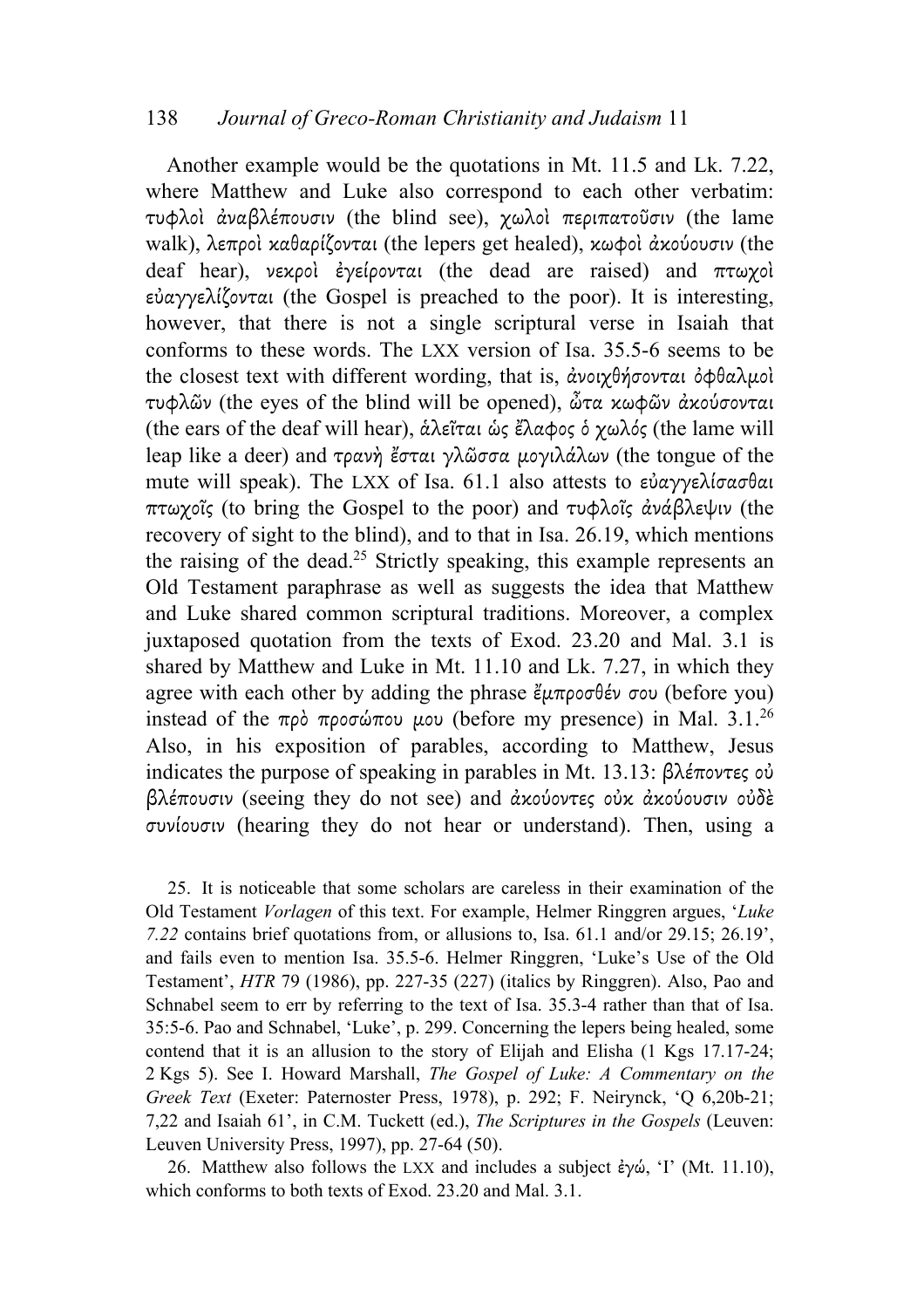formulaic quotation, Matthew quotes the full text of Isa. 6.9-10 with some variations, declaring the fulfillment of Scripture, ἀναπληροῦται αὐτοῖς ἡ προφητεία Ἠσαΐου (the prophecy of Isaiah is fulfilled in them), in Mt.  $13.14<sup>27</sup>$  Although this formula is omitted, Luke likewise quotes from Isa. 6.9, manifesting the purpose of Jesus' parables in Lk. 8.10: βλέποντες µὴ βλέπωσιν (seeing they may not see) and ἀκούοντες µὴ συνιῶσιν (hearing they may not understand). Matthew and Luke again correspond to each other with minor differences.

In spite of the fact that only selective Old Testament quotations have been examined, this analysis provides a sufficient ground to suggest a particular textual relationship between Matthew's and Luke's use of the Old Testament. It appears that, on the basis of the corresponding words and phrases of their Old Testament quotations and paraphrases, Matthew and Luke have either seen each other's Gospel or worked with the same scriptural traditions. Whether Luke has drawn these quotations from Matthew or vice versa, or they have worked independently from common scriptural traditions, cannot be known. Nonetheless, this comparative analysis shows a close textual affinity between them, such that it is safe to contend that they had access to each other's *Vorlage* when they used the Old Testament. However, contrary to these findings, the following analyses will show that the infancy stories of both evangelists display extremely distinct uses of the Old Testament.

#### *Matthew's Use of the Old Testament in his Infancy Narrative*

Matthew's infancy narrative contains five formulaic quotations, also known as the 'fulfillment quotations', <sup>28</sup> functioning as interpretive

27. It is notable that Matthew uses the verb άναπληρόω instead of πληρόω. Robert H. Gundry asserts that the former 'is common in the LXX (thirteen times) and elsewhere in Greek literature (Eur., Luc., Plat., Demos., Josephus, papyri) … We cannot assume, therefore, that ... [it] was foreign to Mt's vocabulary.' Robert H. Gundry, *The Use of the Old Testament in St Matthew's Gospel: With Special Reference to the Messianic Hope* (Leiden: Brill, 1967), pp. 116-17.

28. The term 'Reflexionszitate' was first used by H.J. Holtzmann, the designation 'Formula Quotations' was proposed by S. Johnson, and the term 'Fulfillment Quotations' (Erfüllungszitate) was suggested by W. Rothfuchs. Also, for the formulaic quotations as a unique literary invention, see G.D. Kilpatrick, *The Origins of the Gospel according to St Matthew* (Oxford: Clarendon Press, 1946), p. 57.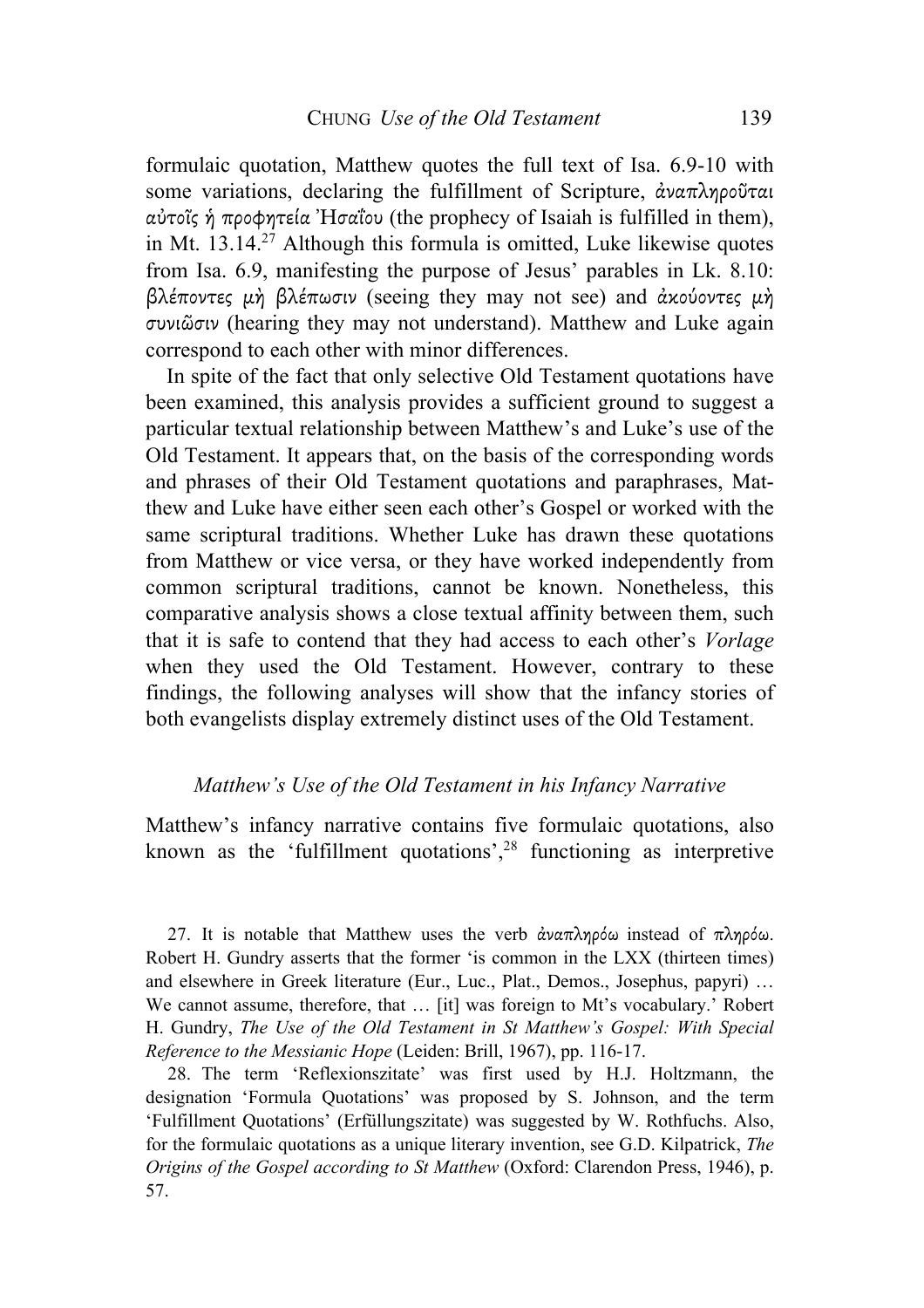comments on the events that take place.29 In terms of their *Vorlage*, the non-Septuagintal character of the formulaic quotations is noted by many scholars. Stendahl notes that Matthew was influenced neither by the Greek nor by the Aramaic texts, but was going through a 'targumizing procedure which demands much of the knowledge and outlook of the scribes'. <sup>30</sup> Matthew used this approach in order to adapt the Old Testament texts to their fulfillment in Jesus. This 'citation technique', which bears close resemblance to the exegetical practice of the Qumran community, was a 'result of the school-activity in the church of Matthew'. <sup>31</sup> In response to Stendahl's hypothesis, Robert Gundry asserts that the Matthean quotations and allusions display a 'mixed textual tradition'.<sup>32</sup> The basis of this mixed text-form, representing an association with Greek, Aramaic and Hebrew textual traditions, was Matthew's note taken of the cultural milieu of firstcentury Palestine, where these three languages were commonly used.33 Although his assertion seems a bit of an overstatement,  $34$  Gundry notes,

29. George M. Soares Prabhu asserts that the formulaic quotations have an 'extra-narrative commentary function'. George M. Soares Prabhu, *The Formula Quotations in the Infancy Narrative of Matthew: An Enquiry into the Tradition History of Mt 1–2* (Rome: Biblical Institute Press, 1976), p. 42. David E. Garland also notes that the formulaic quotations 'freeze the action and explain its significance'. David E. Garland, *Reading Matthew: A Literary and Theological Commentary on the First Gospel* (Macon, GA: Smyth & Helwys, 2001), pp. 28-29.

30. Stendahl, *School of St Matthew*, p. 127. See also his influential work on the geographical notion of the Matthean infancy narrative, Krister Stendahl, 'Quis et Unde: An Analysis of Matthew 1–2', in G.N. Stanton (ed.), *The Interpretation of Matthew* (Philadelphia: Fortress Press, 1983), pp. 56-66.

31. Stendahl, *School of St Matthew*, pp. 126, 204. While the stylistic features of the Matthean formulaic quotations, for example, the commentary functions, do appear to be similar to the *pesher* interpretation of the Qumran sect, they differ in that, while the latter provides explicit commentaries on the Old Testament, the former does not offer a commentary on the Old Testament. Rather, it is 'commented upon by the Old Testament' with independent stories or discourses of the events of Jesus Christ such as the infancy narrative. See Soares Prabhu, *Formula Quotations*, p. 15.

- 32. Gundry, *Use of the Old Testament*, pp. 147-50.
- 33. Gundry, *Use of the Old Testament*, pp. 172-85.

34. While providing valuable analyses of textual characters of the Matthean quotations, Gundry's demonstration of the mixed textual tradition sometimes seems arbitrary, and including allusions in his research intensifies the level of vagueness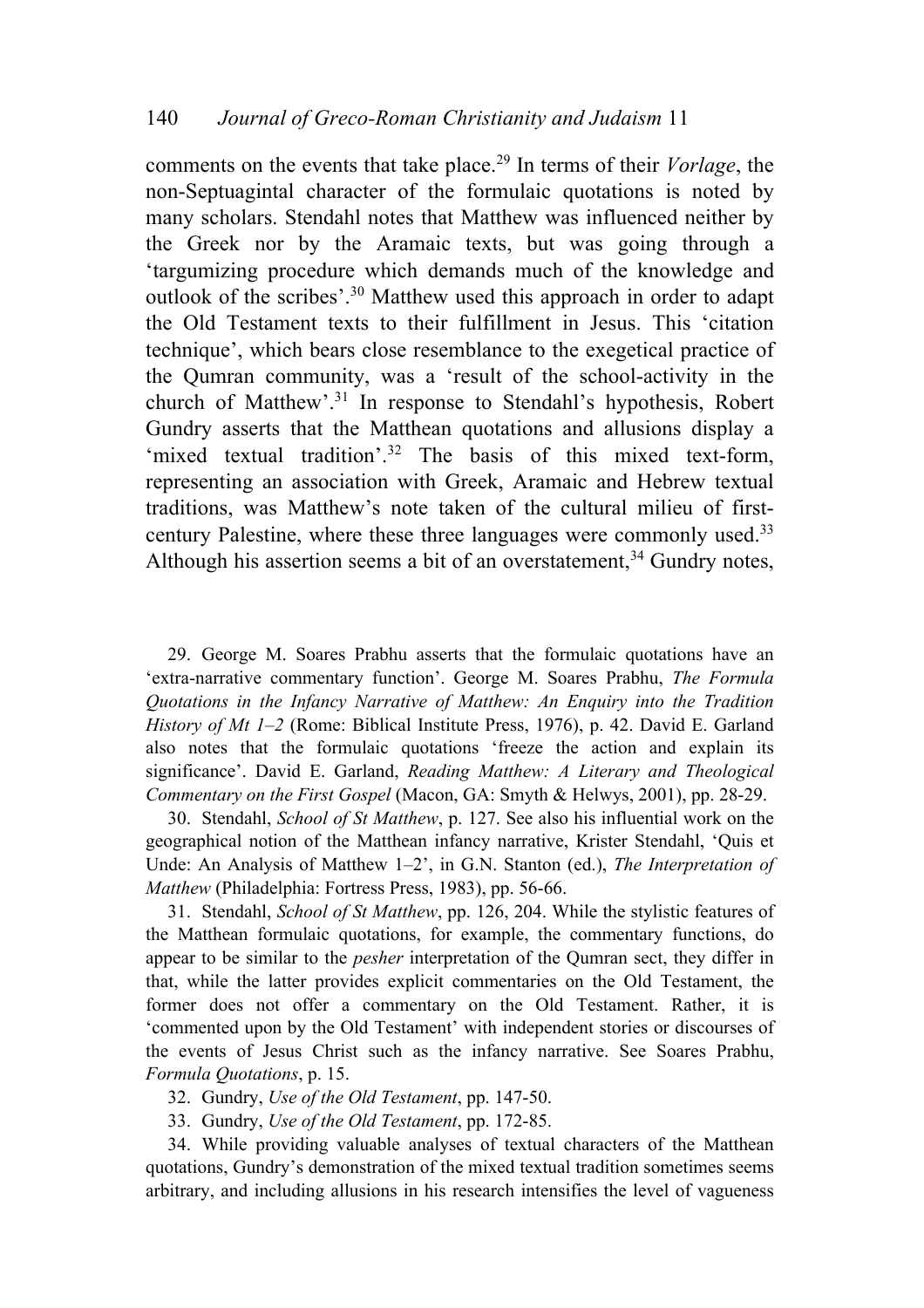along with Stendahl, that Matthew was a 'targumist', a free translator of the Old Testament.35 George Soares Prabhu, moreover, suggests that the source of Matthew's quotations is the proto-Masoretic Hebrew text, freely translated and 'targumized' into Greek by Matthew himself with some influence of the Septuagint in his choice of words.<sup>36</sup>

In contrast to these proposals, Maarten Menken asserts that the non-Septuagintal character of the Matthean formulaic quotations did not come from the Hebrew text or from a 'collection of testimonies or something similar', but from the revised Septuagint from which he made use of the quotations with his editorial contributions.<sup>37</sup> Menken finds no trace of Matthew's own translation in his quotations, and rather argues that Matthew used a pre-Matthean Greek translation of the Old Testament, which manuscript evidence is not known to us.<sup>38</sup> Although Menken rightly presupposes the ancient practice of repeated revisions of the Old Greek text by the Jews in antiquity,<sup>39</sup> his analysis of various quotations is inconclusive and relies heavily on some mysterious Greek textual tradition that we do not have. In fact, the revision process of the Old Greek text is quite complicated, and it is almost impossible to locate a 'standard rendering or revision' of the Hebrew or Greek text, on which Menken frequently establishes his theory.<sup>40</sup> It seems reasonable, therefore, to attribute the non-Septuagintal character of the

in determining the source text of the Old Testament. Prabhu also notes that Gundry is 'perhaps over-stating the case'. Soares Prabhu, *Formula Quotations*, p. 39 n. 215.

35. Gundry, *Use of the Old Testament*, p. 172.

36. Soares Prabhu, *The Formula Quotations*, pp. 104-106, 192-293. He argues that Matthew was a Targumist, 'who knew well how to choose between the SEPTUAGINT and the Hebrew text for the version which best suited his argument'. Soares Prabhu, *The Formula Quotations*, p. 73.

37. Menken, *Matthew's Bible*, pp. 203-204, 279.

38. Menken, *Matthew's Bible*, pp. 279-80.

39. See Kristin De Troyer, 'The Septuagint', in Joachim Schaper *et al.* (eds.), *The New Cambridge History of the Bible. Volume 1: From the Beginning to 600* (Cambridge: Cambridge University Press, 2012), pp. 267-88 (267).

40. De Troyer asserts, 'Whereas older generations of New Testament scholars tended to conceive of "the Septuagint" in a very general sense, more recent scholars distinguish between different stages in the development of the Old Greek text towards the "Septuagint" and different uses by different authors'. De Troyer, 'The Septuagint', p. 269. Also, Menken repeatedly uses the phrase 'standard translations or renderings', which he does not define. Among many, see Menken, *Matthew's Bible*, pp. 23-28, 81-82, 112-14, 148-49.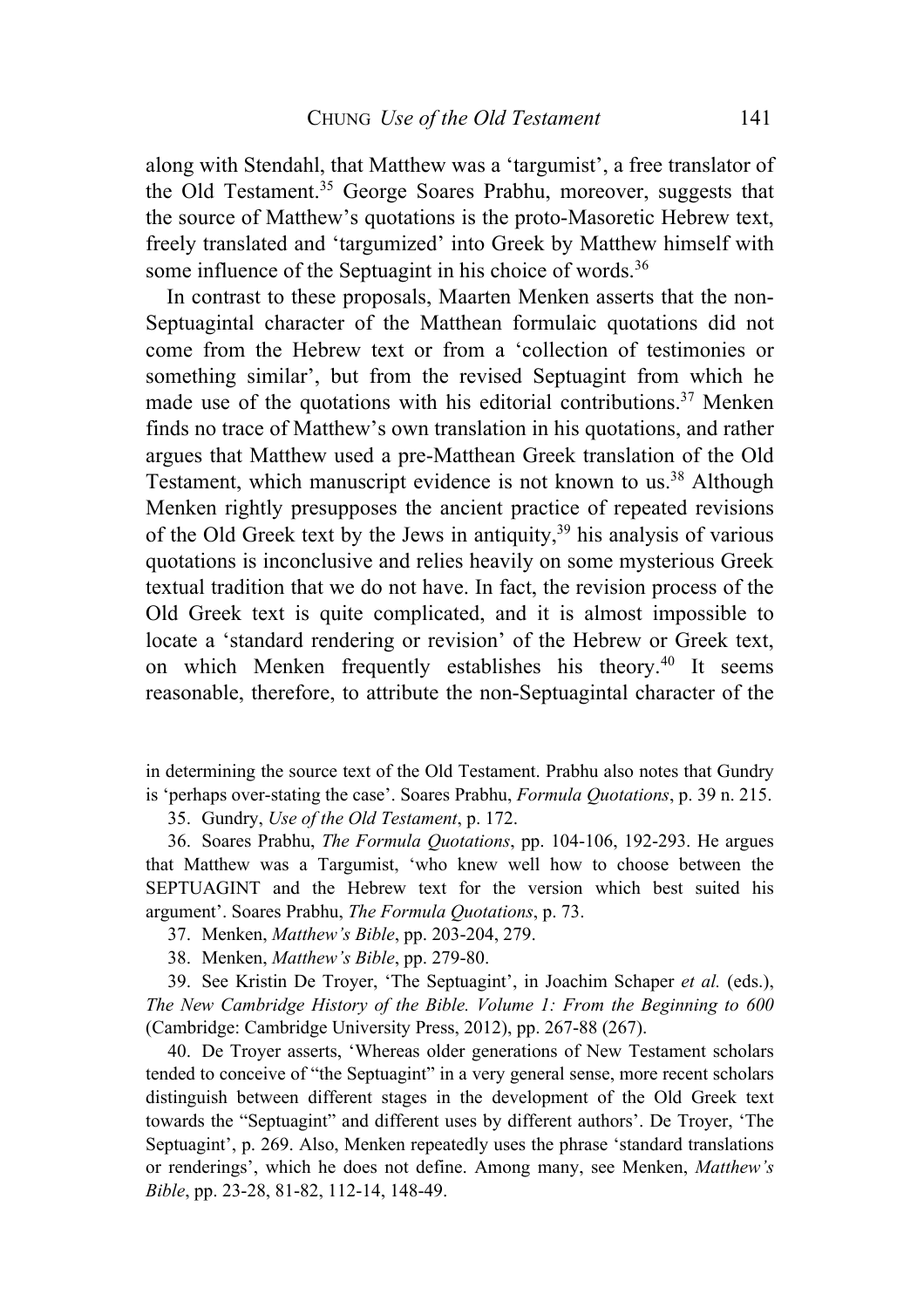formulaic quotations to Matthew's own peculiarity, until we discover such revised texts of the LXX as Menken has proposed.

Furthermore, most formulaic quotations in the Matthean infancy narrative do show some textual affinities with the Hebrew Scriptures. In the juxtaposed quotation of Mic. 5.2 with 2 Sam. 5.2 in Mt. 2.6, Matthew translates the Hebrew text, that is, the proto-Masoretic Text (proto-MT), and uses the phrase ἐν τοῖς ἡγεµόσιν Ἰούδα (among the *rulers* of Judah) in the place of הָ֔הוּד ְי י֣ ֵפ ְל ַא ְבּ) among the *tribes* of Judah), whereas the LXX chooses another rendering of the Hebrew word  $\boldsymbol{\kappa}$ and translates it as ἐν χιλιάσιν Ἰουδα (among the *thousands* of Judah) (Mic.  $5.1$  LXX).<sup>41</sup> Concerning the quotation from Hos. 11.1 in Mt. 2.15, Matthew also translates from the MT without any notable variation. The unmistakable differences between Matthew and the LXX are: (1) the use of the verbs, µετακαλέω (to summon) and καλέω (to call); (2) the objects of the verbs, τὰ τέκνα (the children) and τὸν υἱόν (the son); and (3) the modifiers of the objects,  $\alpha \dot{\nu} \tau \circ \ddot{\nu}$  (his) and  $\mu \circ \nu$  (my). In the case of the quotation from Jer. 31.15 in Mt. 2.18, Matthew has a similar choice of words with the LXX, and yet he is following the proto-MT rather than the LXX, because he translates לְחִנְּחָם (to be comforted) as παρακληθῆναι, whereas the LXX omits it.42 Accordingly, except for the first formulaic quotation of Isa. 7.14 in Mt. 1.23, which closely follows the LXX with a minor variation of the verb καλέω (to call) in different person, and the last quotation of Mt. 2.23 without any extant Hebrew or Greek *Vorlage*, the formulaic quotations in the Matthean infancy story

41. W.D. Davies and D.C. Allison also contend that the 'MT has *'alpê* ("thousands", "clans"; cf. LXX, χιλιάσιν); but the Hebrew consonants could be pointed to give *'allûpê* = "princes". This explains Matthew's reading. He is working with the Hebrew.' W.D. Davies and D.C. Allison, *A Critical and Exegetical Commentary on the Gospel according to Saint Matthew* (3 vols.; Edinburgh: T. & T. Clark, 1988–1997), I, p. 243. Also, the so-called 'Kaige text', that is, a preserved recension of the Old Greek text in Codex Vaticanus, attests to the word χιλιάσιν in Mic. 5.1. See Emanuel Tov, Robert A. Kraft and P.J. Parsons (eds.), *The Greek Minor Prophets Scroll from Naḥal Ḥever: 8ḤevXIIgr* (Oxford: Oxford University Press, 1990), p. 41.

42. Soares Prabhu notes that this 'suggests that we have here a targumic translation from the Hebrew, with perhaps some reminiscence of the LXX'. Soares Prabhu, *Formula Quotations*, p. 253.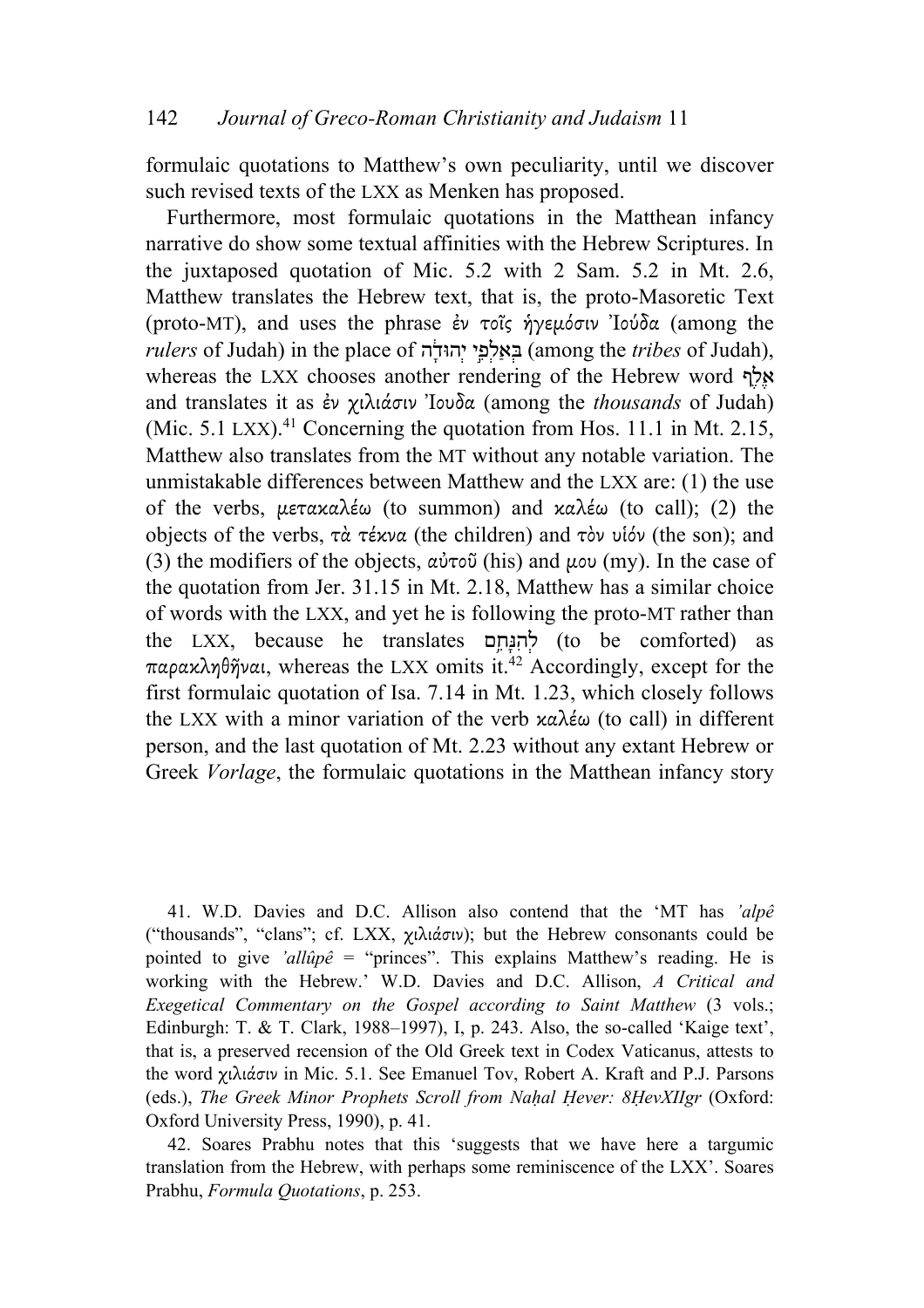follow the Hebrew text.43 It seems, therefore, fair to say that Matthew had access to both the proto-MT and LXX and made his own translations *ad hoc* from those scriptural texts. It also seems that, for his infancy narrative, Matthew translated the Hebrew text into Greek with some influence of the LXX in his choice of words. Although the term 'targumizing', that is, Matthew's free eclectic translation technique, is a poor one, the scholars mentioned above were certainly right in their assessment that Matthew was indeed a translator of scriptural texts.44

Another unique feature of Matthew's use of the Old Testament is his use of formulaic quotations in keeping with the overall tone and atmosphere of his infancy narrative. It is notable how Matthew's infant Jesus is persecuted and threatened by the people attempting to take his life from the start. John Meier even states that 'the [Matthean] infancy narrative becomes a proleptic passion narrative<sup>2,45</sup> and it not only answers the question, 'who is Jesus and where is he coming from?' but it also gives an explanation of the inquiry, 'where is he going?' <sup>46</sup> The persecution starts from the moment Herod found out about the existence of the newborn king by the magi from the East. In the narrative plot of Matthew 2, Herod attempts to kill the infant Jesus, while the angel of the Lord attempts to save the child through guiding the Magi and Joseph in their dreams (vv. 12-13, 19-20). When Herod sees his evil plan thwarted, the most tragic event happens, and Matthew

43. Beaton also affirms, 'Perhaps the most conspicuous element of the formula quotations is their distinctive Hebraic text-form, and it is this "Hebrew character" that first set the quotations apart as a group'. Beaton, *Isaiah's Christ*, p. 22.

44. Along with the scholars mentioned above, see also Gerhard Barth, 'Matthew's Understanding of the Law', in G. Bornkamm *et al.*, *Tradition and Interpretation in Matthew* (London: SCM Press, 1963), pp. 58-164 (125-28); Davies and Allison, *Matthew*, II, pp. 323-24; Garland, *Reading Matthew*, pp. 138- 39; D.A. Hagner, *Matthew 1–13* (Dallas: Word Books, 1993), pp. 337-39; R.S. McConnell, *Law and Prophecy in Matthew's Gospel: The Authority and Use of the Old Testament in the Gospel of St Matthew* (Basel: Friedrich Reinhardt, 1969), p. 134; W. Rothfuchs, *Die Erfüllungszitate des Matthäus-Evangeliums* (Stuttgart: W. Kohlhammer, 1969), p. 89. Some, however, are not convinced by this view. See Beaton, *Isaiah's Christ*, p. 29. Also, some adhere to more diverse textual traditions whose position, however, does not change the possibility of Matthew's rendering of the Old Testament. See Emanuel Tov, *Textual Criticism of the Hebrew Bible* (Minneapolis: Fortress Press, 1992), pp. 114-16.

45. John P. Meier, *The Vision of Matthew: Christ, Church, and Morality in the First Gospel* (repr., Eugene, OR: Wipf & Stock, 2004), p. 53.

46. Meier, *Vision of Matthew*, pp. 52-57.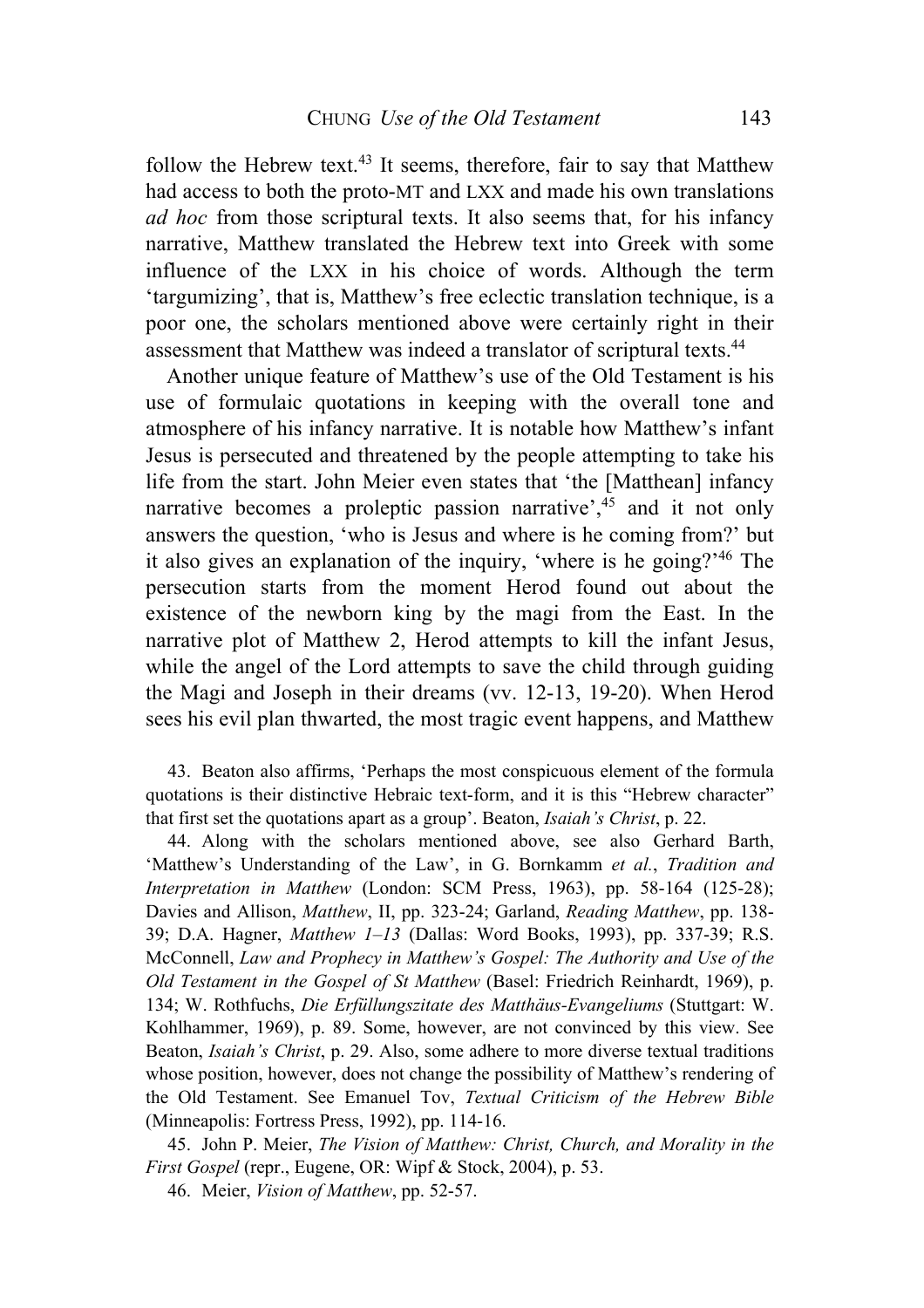as a narrator quotes Jer. 31.15 in Mt. 2.18 to interpret this event of the massacre of the Hebrew male infants.<sup>47</sup> Matthew appeals to Jeremiah's visionary image of Rachel's mourning for her descendants at the prospect of exile, which could also represent the wailing Israelite women, whose sons were about to be deported to Babylon, and relates it to the bitter weeping of the Jewish mothers in and near Bethlehem for the loss of their children. Furthermore, this event alludes to the person of Moses in the Old Testament.<sup>48</sup> The massacre of the Hebrew male infants and the miraculous deliverance of the baby Jesus invoke the birth narrative of Moses in the book of Exodus.<sup>49</sup>

If we accept Watson's proposal to extend our research of the canonization process to the second century  $CE$  and beyond,<sup>50</sup> there are even more allusions of this sort that we can find among the extracanonical voices in the first two centuries. For example, the angel's appearance before Joseph after Mary's pregnancy, prophesying the future redemption through the son, may allude to the story of Moses recounted in Josephus's *Antiquities*. Josephus records that God spoke of the future liberation of his people through the son of Amram, the noble father of Moses, when he was praying in fear of his wife's pregnancy at

47. For works on this quotation, see Walter Brueggemann, 'Texts that Linger, Words that Explode', *TTod* 54 (1997), pp. 180-99; Michael Knowles, *Jeremiah in Matthew's Gospel: The Rejected Prophet Motif in Matthaean Redaction* (Sheffield: JSOT Press, 1993); Frederick A. Niedner, 'Rachel's Lament', *Word & World* 22 (2002), pp. 406-14.

48. For allusion to Moses, see Dale C. Allison, *The New Moses: A Matthean Typology* (Minneapolis: Fortress Press, 1993), pp. 140-65; Raymond E. Brown, *The Birth of the Messiah: A Commentary on the Infancy Narratives in the Gospels of Matthew and Luke* (New York: Doubleday, 1993), pp. 110-19; Davies and Allison, *Matthew*, I, pp. 11-36; Michael Goldberg, *Jews and Christians, Getting our Stories Straight: The Exodus and the Passion-Resurrection* (Philadelphia: Trinity Press International, 1991), pp. 144-49; Harrington, *Matthew*, pp. 46-50; Ulrich Luz, *Matthew 1–7: A Commentary* (Minneapolis: Fortress Press, 2007), pp. 76, 104; John Nolland, *The Gospel of Matthew: A Commentary on the Greek Text* (Grand Rapids: Eerdmans, 2005), p. 37. For a more extended list, see Roger D. Aus, *Matthew 1–2 and the Virginal Conception: In Light of Palestinian and Hellenistic Judaic Traditions on the Birth of Israel's First Redeemer, Moses* (Lanham, MD: University Press of America, 2004), p. 1 n. 1.

49. See Exod. 1.6–2.10 and Mt. 2.13-18.

50. Watson maintains, 'A canonical perspective on early Christian gospels would begin by discarding the end-of-first-century terminus, a concept that systematically distorts the object of enquiry'. Watson, *Gospel Writing*, p. 6.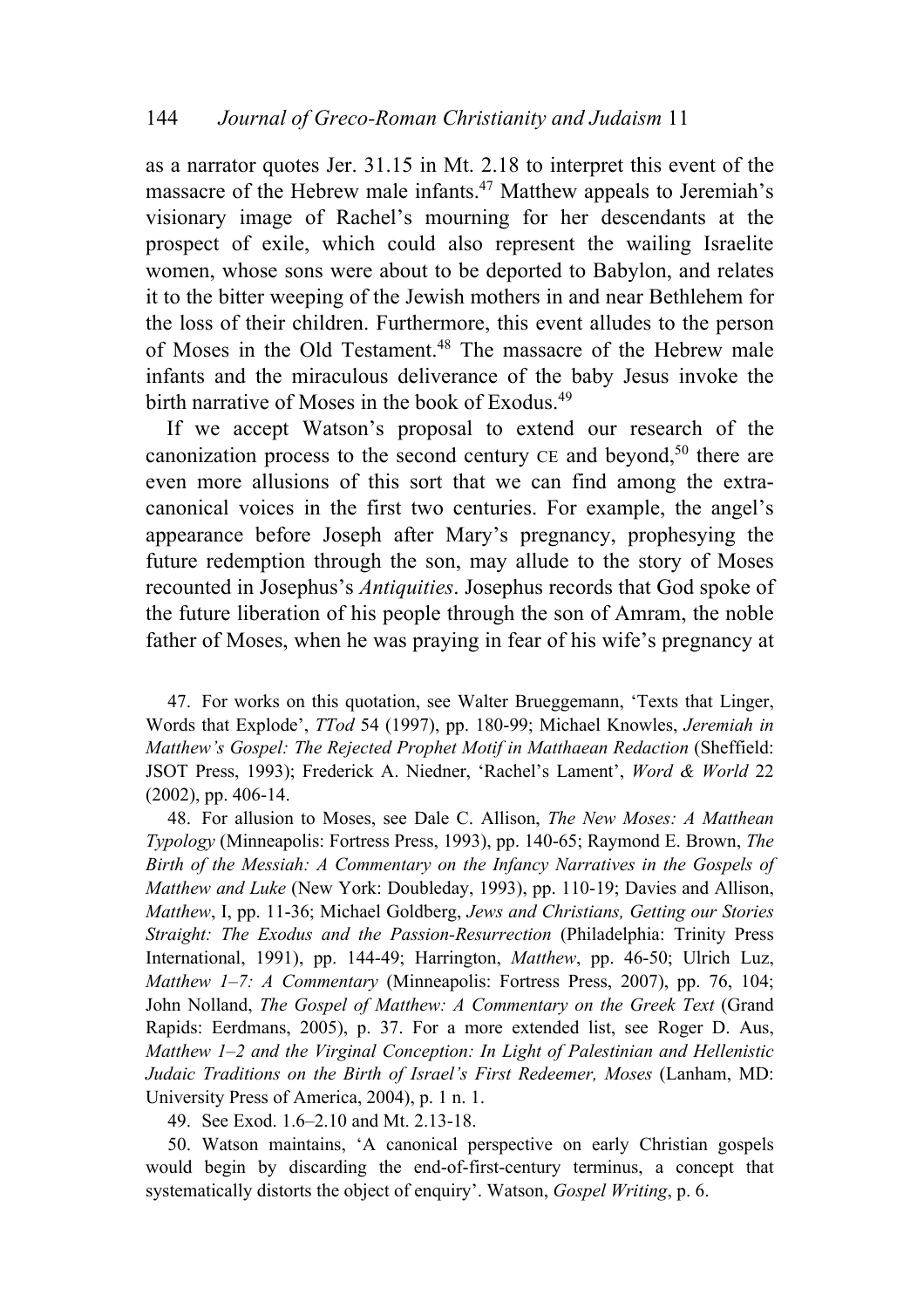the time Pharaoh decreed death for all Hebrew male infants.<sup>51</sup> Josephus also reports that Pharaoh's decision regarding the massacre was motivated by the Egyptian scribes' prediction of Israel's future savior. 52 Also, the *Jerusalem Targum* on Exod. 1.15 attests that it was Jannes and Jambres who foretold the birth of Moses to Pharaoh.<sup>53</sup> As examined above, it seems obvious that Matthew translated his unique formulaic quotations mainly from the Semitic tradition and creatively used them to interpret the events of the infancy narrative of Jesus. A possible allusion to the story of persecuted Moses can be detected along with the gloomy atmosphere in the overall tone of the narrative plot.<sup>54</sup> It was Matthew's own designing scheme to reveal the divine redemption of the infant Jesus against the backdrop of the evil plan of Herod.

## *Luke's Use of the Old Testament in his Infancy Narrative*

Contrary to the infancy narrative of Matthew, Luke's infancy account is structured around the birth narratives of both John the Baptist and Jesus with three hymns traditionally known as the 'Magnificat' spoken by Mary, the 'Benedictus' by Zechariah and the 'Nunc Dimittis' by Simeon.<sup>55</sup> Luke does not make use of the formulaic quotation in his infancy story, except for the one regarding Moses' law about the purification of the firstborn male (Lk. 2.23-24), and yet these three canticles show heavy saturation with the Old Testament in the forms of direct quotations, paraphrases and allusions. In terms of the *Vorlage* of these hymns, Stephen Farris examines the evidence of Semitisms and contends that the hymns were first written in Hebrew and then

- 51. Josephus, *Ant*. 2.210-216.
- 52. Josephus, *Ant*. 2.205-209.

53. For all other extra-canonical traditions of Moses on Mt. 1–2, see Allison, *New Moses*, pp. 144-65; Luz, *Matthew*, p. 104.

54. Saying that the overall mood of the Matthean infancy narrative is gloomy does not mean that there is not a single moment of joy throughout the narrative. There certainly exist some moments of celebration, such as the magi's visit to the infant Jesus in Bethlehem (Mt. 2.9-12), although the prevailing tone of the narrative is definitely somber.

55. For the importance of these hymns in the Lukan infancy narrative, see Daniel Gerber, 'D'une identité à l'autre: Le *Magnificat*, le *Benedictus*, le *Gloria* et le *Nunc dimittis* dans le rôle de passeurs', in Claire Clivaz *et al.* (eds.), *Infancy Gospels: Stories and Identities* (Tübingen: Mohr Siebeck, 2011), pp. 374-89.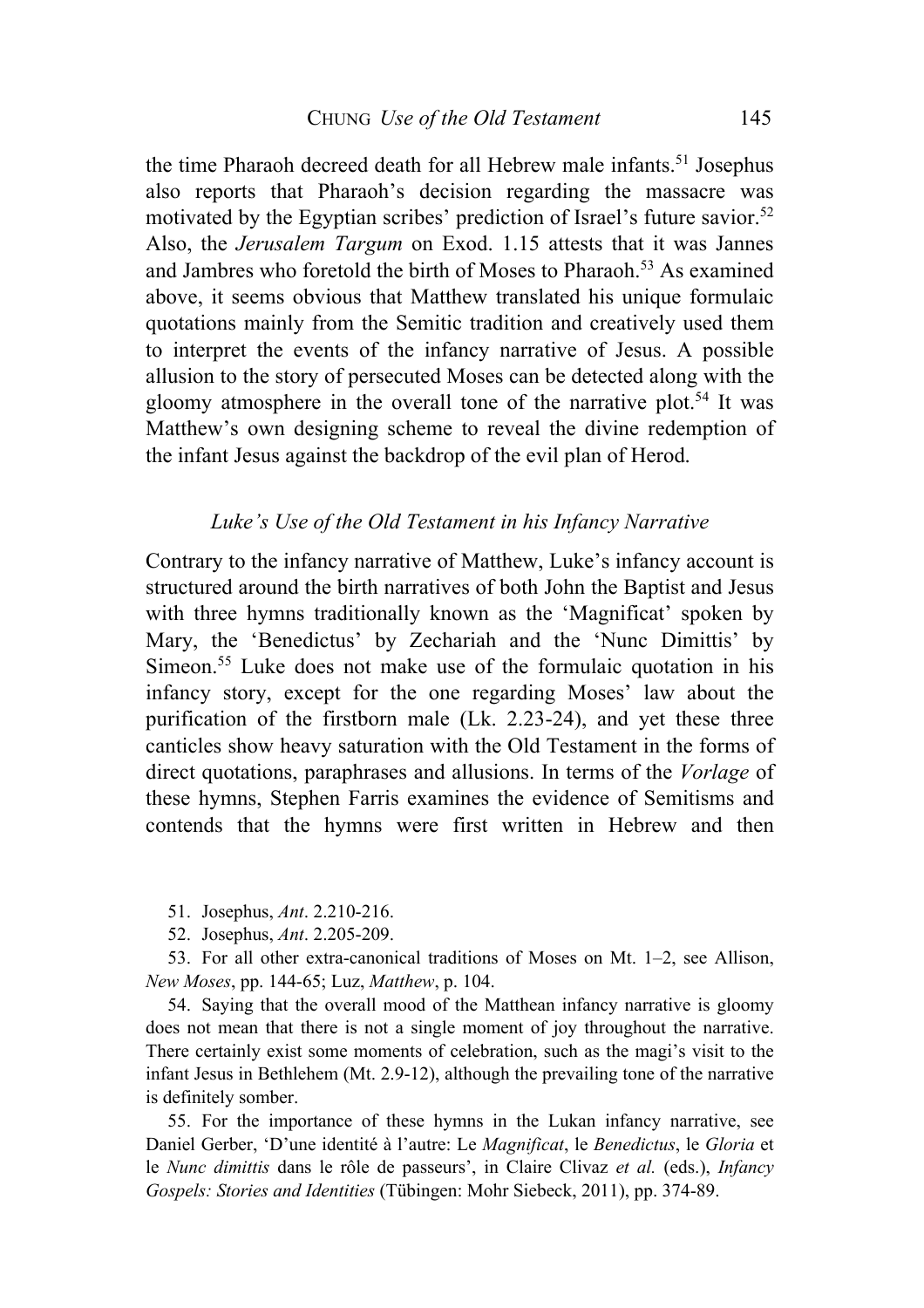translated into Greek by the early Jewish-Christian community. <sup>56</sup> While providing valuable insights into the possible Semitic sources, however, Farris's suggestion is unconvincing. First, he employs the methodology of Raymond Martin's seventeen criteria, but his method of discerning the process of free translation techniques of the LXX is questionable.<sup>57</sup> Secondly, concerning the tense-form shift in the Magnificat, Farris asserts, 'It may be an ingressive aorist or reflect the Hebrew imperfect + waw consecutive'. <sup>58</sup> However, Porter contends, 'It has long been known that tense alternation is not only a phenomenon of Hebrew poetry but of Greek as well (e.g. E. Med. 272, 707, 791), including [H]ellenistic poetry'.<sup>59</sup> Thirdly, Farris's grammatical analysis is also problematic in that he describes the aorist verbs in Mary's praise of God as 'eschatological' (Lk. 1.51-53). He claims, 'In fact, so decisive is the event that one can speak as if the age to come had already arrived, in the aorist'. <sup>60</sup> This exegetical fallacy is again noted by Porter who notes that 'it is highly unlikely pragmatically that a writer would use a single [a]orist with all of these implicatures'. 61

Counter to Farris's argument, the source behind the text of the Lukan canticles also displays strong affinities with the LXX. In the Magnificat, for example, there appears the evidence of Septuagintalisms. In Lk. 1.48, first of all, Mary praises God, saying, ἐπέβλεψεν ἐπὶ τὴν ταπείνωσιν τῆς δούλης αὐτοῦ (he has looked at the humble state of his servant). This is a direct quotation with four words corresponding with the LXX version of 1 Sam. 1.11 (1 Kgdms 1.11): ἐπιβλέπων ἐπιβλέψης ἐπὶ τὴν ταπείνωσιν τῆς δούλης σου (you will indeed look at the humble state of your servant). However, while the LXX shows a clear dependence on the MT, literally translating the emphatic use of the infinitive absolute in Hebrew, רְאָה תְרָאָה (you will indeed look at) as ἐπιβλέπων ἐπιβλέψῃς (you will indeed look at), meaning 'surely or

56. Stephen Farris, *The Hymns of Luke's Infancy Narratives: Their Origin, Meaning and Significance* (Sheffield: Sheffield Academic Press, 1985), p. 62.

57. Farris, *Hymns*, pp. 50-66. See also Raymond A. Martin, *Syntactical Evidence of Semitic Sources in Greek Documents* (Cambridge, MA: Society of Biblical Literature, 1974).

58. Farris, *Hymns*, pp. 117.

59. Stanley E. Porter, *Verbal Aspect in the Greek of the New Testament: With Reference to Tense and Mood* (SBG, 1; New York: Peter Lang, 1989), pp. 131-32.

60. Farris, *Hymns*, pp. 115-16.

61. Porter also asserts, 'Farris rather attempts to use the Aorist to bolster his theological conceptions'. Porter, *Verbal Aspect*, p. 132.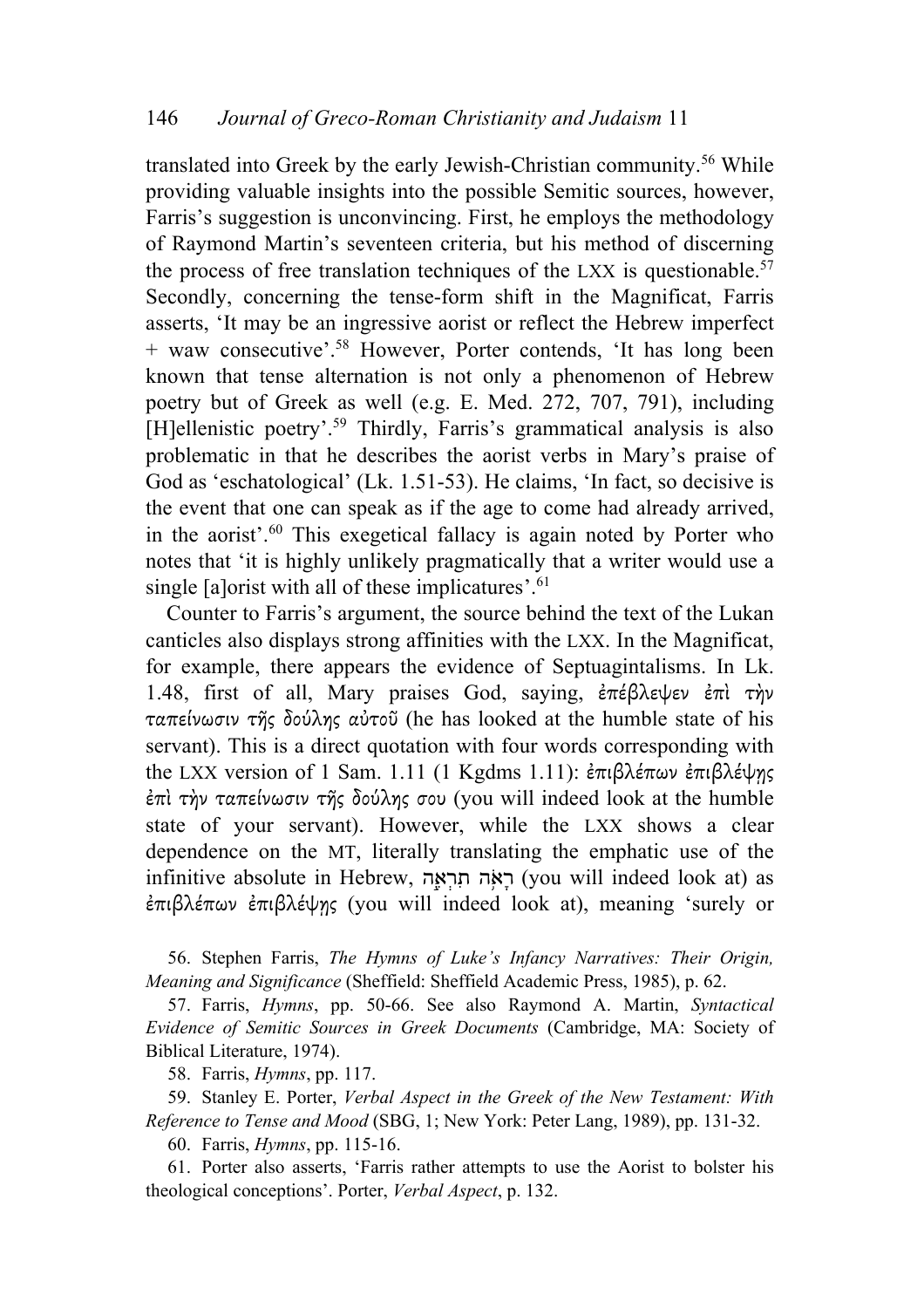indeed', <sup>62</sup> Luke does not follow this pattern and uses the verb ἐπέβλεψεν once. This reveals the fact that either Luke consciously rejected the Hebraic use of the verb, or he was working solely with the LXX. Also, the latter part of Lk. 1.48 also displays a form of Old Testament paraphrase, µακαριοῦσίν µε πᾶσαι αἱ γενεαί (all generations will call me blessed), with two corresponding words and one word of similar connotation from Leah's words after giving birth to Asher in the LXX version of Gen. 30.13, μακαρίζουσίν με αί γυναΐκες (the women call me blessed). Another paraphrase can be found in Lk. 1.50, in which Mary says, καὶ τὸ ἔλεος αὐτοῦ εἰς γενεὰς καὶ γενεὰς τοῖς φοβουµένοις αὐτόν (and his mercy is for those who fear him from generation to generation). In this sentence, Luke paraphrases the text of Ps. 103.17 (Ps. 102.17 LXX), τὸ δὲ ἔλεος τοῦ κυρίου ἀπὸ τοῦ αἰῶνος καὶ ἕως τοῦ αἰῶνος ἐπὶ τοὺς φοβουµένους αὐτόν (and the mercy of the Lord is on those who fear him from everlasting to everlasting). The Greek noun ἔλεος and the participial form of φοβέω, as well as the phrases εἰς γενεὰς καὶ γενεὰς and ἀπὸ τοῦ αἰῶνος καὶ ἕως τοῦ αἰῶνος, which belong to the same semantic domain, establish an Old Testament paraphrase. In their analyses of semantic domains,  $63$  J.P. Louw and E.A. Nida suggest four definitions of the Greek word γενεά.<sup>64</sup> Among them is 'age', which represents 'an indefinite period of time, but in close relationship to human existence and in some contexts, a period of time about the length of a generation—"age, epoch"', and which fits the context of Lk. 1.50.65 This definition lies within the semantic domain of 'time' and the subdomain of 'indefinite units of time', which also includes the definition of the Greek word αἰών as in Ps. 103.17, 'a unit of time as a particular stage or period of history—"age, era"<sup>66</sup> Furthermore, Lk. 1.53, πεινῶντας ἐνέπλησεν ἀγαθῶν (he has filled the hungry with good

62. For an explanation of the infinitive absolute, see Ronald J. Williams, *Williams' Hebrew Syntax* (Toronto: University of Toronto Press, 2007), p. 85.

63. Johannes P. Louw and Eugene A. Nida (eds.), *Greek-English Lexicon of the New Testament: Based on Semantic Domains* (2 vols.; New York: United Bible Societies, 1989).

64. They are: 'a same generation; b people of same kind; c descendants; d age'. Louw and Nida, *Lexicon*, II, p. 50.

65. Louw and Nida, *Lexicon*, I, p. 648.

66. Louw and Nida, *Lexicon*, I, p. 648. Although different in form, Louw and Nida also categorize αἰών with εἰς in front, for example, εἰς τοὺς αἰῶνας (Lk. 1.33), as 'unlimited duration of time, with particular focus upon the future—"always, forever, forever and ever, eternally"'. Louw and Nida, *Lexicon*, I, p. 641.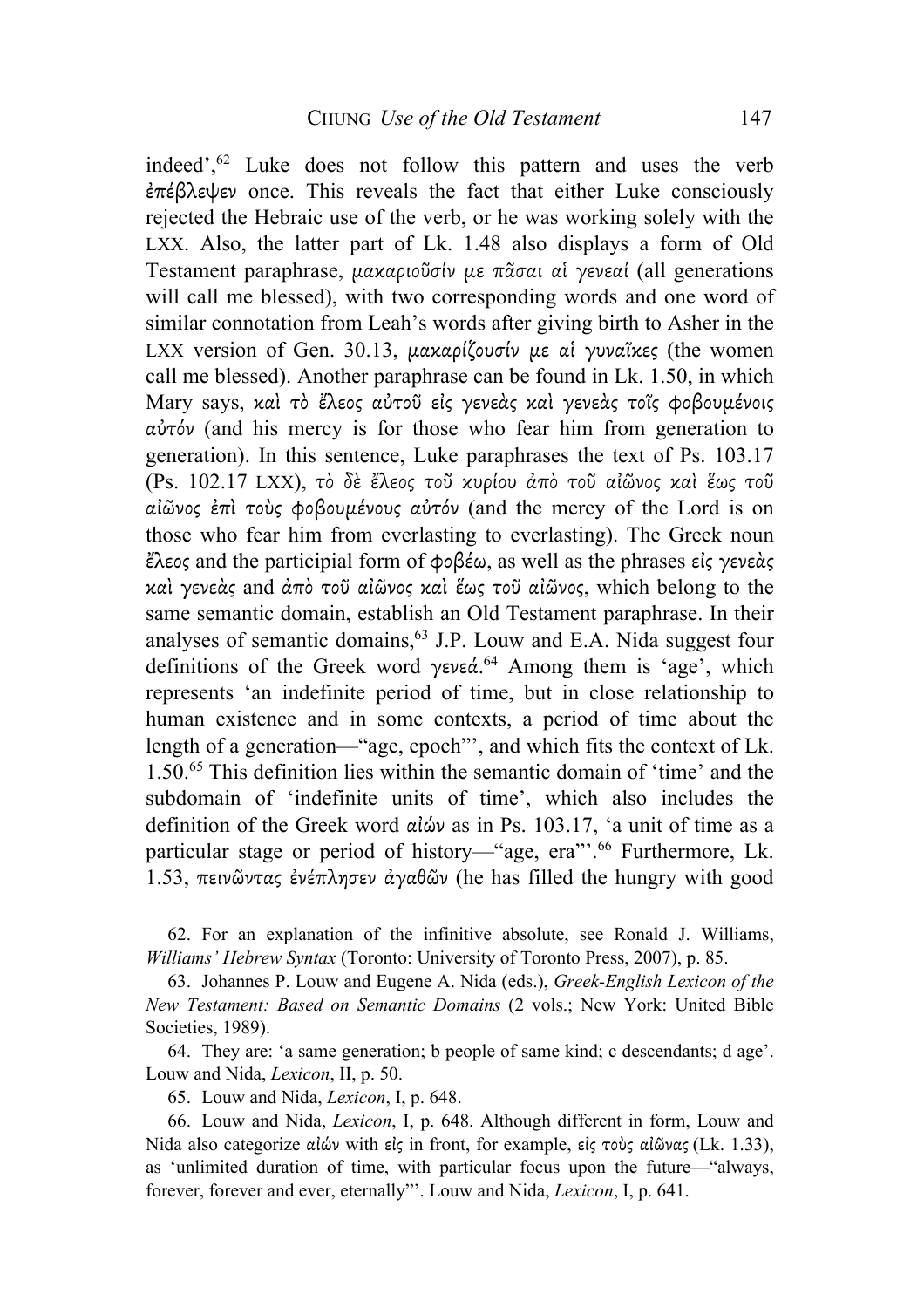things), marks another direct quotation with three equivalent words from the text of Ps. 107.9 (Ps. 106.9 LXX), ψυχὴν πεινῶσαν ἐνέπλησεν ἀγαθῶν (he fills the hungry soul with good things), and Lk. 1.54, ἀντελάβετο Ἰσραὴλ παιδὸς αὐτοῦ, µνησθῆναι ἐλέους (he has helped his servant Israel in remembrance of his mercy), is a paraphrase from the text of Ps. 98.3 (Ps. 97.3 LXX), ἐµνήσθη τοῦ ἐλέους αὐτοῦ τῷ Ιακωβ καὶ τῆς ἀληθείας αὐτοῦ τῷ οἴκῳ Ισραηλ (he has remembered his mercy to Jacob and his truth to the house of Israel). Joseph Fitzmyer discovers eleven words and phrases that show conspicuous dependence on the LXX in the Magnificat alone.<sup>67</sup> Porter also contends that the grammatical features in the Magnificat represent Luke's stylistic imitation of the LXX. <sup>68</sup> François Bovon maintains, 'The language [of the Lukan infancy narrative] imitates that of the Septuagint … Whereas the legends in Matthew are of Semitic origin, here they are Jewish traditions in Greek.' <sup>69</sup> Likewise, Chang-Wook Jung examines the Lukan infancy story and argues that Luke used a 'written Greek source or sources' for his infancy account, and the source or sources were 'composed in imitation of the Septuagint'. <sup>70</sup> It seems obvious, therefore, that Luke's infancy narrative reveals Septuagintalisms in its use of the Old Testament.

Also, contra Matthew, the general tone of Luke's infancy account is joyful and celebratory. The annunciation of the archangel Gabriel attests to the good news, with which many will rejoice and be glad (Lk. 1.14, 19, 26), and Mary's praise of God for his act of salvation and her conversation with Elizabeth (Lk. 1.39-55), the visit of the shepherds and Simeon's hymn are all filled with joyful and celebratory tone (Lk. 2.8-33). In this regard, Joel Green notes, 'The story of Jesus' birth and childhood is a celebration of God's love for Israel and, indeed, for all humanity<sup>'. 71</sup> In this overall mood of jubilation,<sup>72</sup> Luke seems to

67. Joseph A. Fitzmyer, *The Gospel according to Luke* (2 vols.; Garden City, NY: Doubleday, 1981), I, pp. 356-57.

68. Porter, *Verbal Aspect*, p. 133.

69. François Bovon, *Luke 1: A Commentary on the Gospel of Luke 1:1–9:50* (Minneapolis: Fortress Press, 2002), p. 30.

70. Chang-Wook Jung, *The Original Language of the Lukan Infancy Narrative* (London: T. & T. Clark, 2004), p. 215.

71. Joel B. Green, *The Gospel of Luke* (Grand Rapids: Eerdmans, 1997), p. 47.

72. While the overall tone of the narrative is jubilant, Simeon's prediction of the opponents' hostility against Jesus marks the somber atmosphere (Lk. 2.34-35).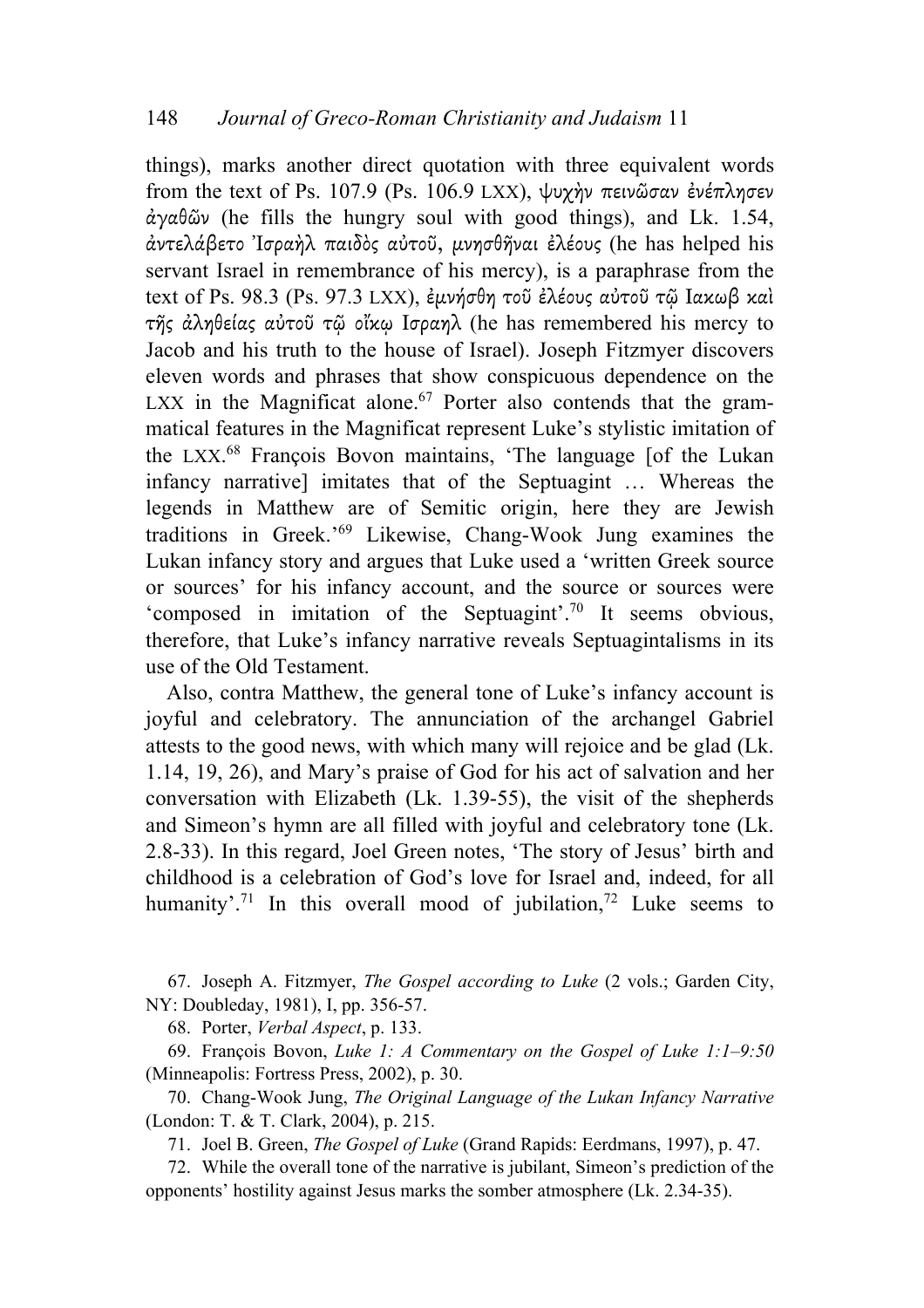incorporate more than one allusion in his infancy narrative. The allusion to the story of Abraham and his barren wife, Sarah, for example, can be found in the story of John the Baptist's aged parents,<sup>73</sup> Hannah's praise of God for his exaltation of the humble in the song of Mary,<sup>74</sup> the appearance of the angel Gabriel before Daniel in the annunciation to Zechariah and Mary,<sup>75</sup> the prophet Nathan's dynastic oracle in Gabriel's prophecy about Jesus<sup>76</sup> and the language of Malachi concerning Elijah and the great and awesome Day of Yahweh in the prophecy about the infant John the Baptist. <sup>77</sup> For this reason, Luke Timothy Johnson characterizes Luke as a 'Hellenistic author' for his fondness of the literary technique called 'archaizing'. <sup>78</sup> Johnson notes, 'So skillful is he that the reader is plunged into the world of Ruth, the Judges, and Samuel. Imaginatively, then, the reader begins in the biblical world of Temple and Torah, and instinctively feels, "this is part of *our* story".' <sup>79</sup> Johnson also finds in Luke's composition the Hellenistic style of history writing centered on the use of speech as in Thucydides's report on the Peloponnesian War.<sup>80</sup> Building on this idea, Robert Simons also proposes that the prominence of LXX words and themes in the Magnificat is an example of the rhetorical practice of 'speech in character', employing *imitatio*. <sup>81</sup> In fact, it is notable that most of the Old Testament quotations in the Gospel of Luke are found in the direct speeches of different individuals.82 Christopher Stanley

73. See Gen. 17.17; 18.11 and Lk. 1.7. Takamitsu Muraoka also finds a close linguistic and thematic affinity between Lk. 1.58 and Gen. 21.6, which establishes an allusion between two aged Israelite women, Elizabeth and Sarah. See Takamitsu Muraoka, 'Luke and the Septuagint', *NovT* 54 (2012), pp. 13-15.

74. See 1 Sam. 2.1-10 and Lk. 1.46-55.

75. See Dan. 8.16; 9.21 and Lk. 1.19, 26. Concerning the ties with the book of Daniel, see L. Rodger, 'The Infancy Stories of Matthew and Luke: An Examination of the Child as a Theological Metaphor', *HBT* 19 (1997), pp. 58-81 (71).

76. See 2 Sam. 7.9-16 and Lk. 1.32-33.

77. See Mal. 2.6; 3.1, 23-24 and Lk. 1.16-17, 76.

78. Johnson argues, 'In apologetic literature, the claim to antiquity is enhanced by language derived from ancient scriptures'. Luke Timothy Johnson, *The Gospel of Luke* (Collegeville, MN: Liturgical Press, 1991), p. 12.

79. Johnson, *Luke*, pp. 34-35 (italics by Johnson).

80. Johnson, *Luke*, p. 43.

81. Robert Simons, 'The Magnificat: Cento, Psalm or Imitatio?', *TynBul* 60 (2009), pp. 25-46.

82. See Lk. 4.4, 8, 10-12, 18-19; 7.27; 10.27; 18.20; 19.46; 20.17, 28, 37, 42- 43; 22.37. Pao and Schnabel assert, 'In contrast to the *Reflexionszitate* in Matthew,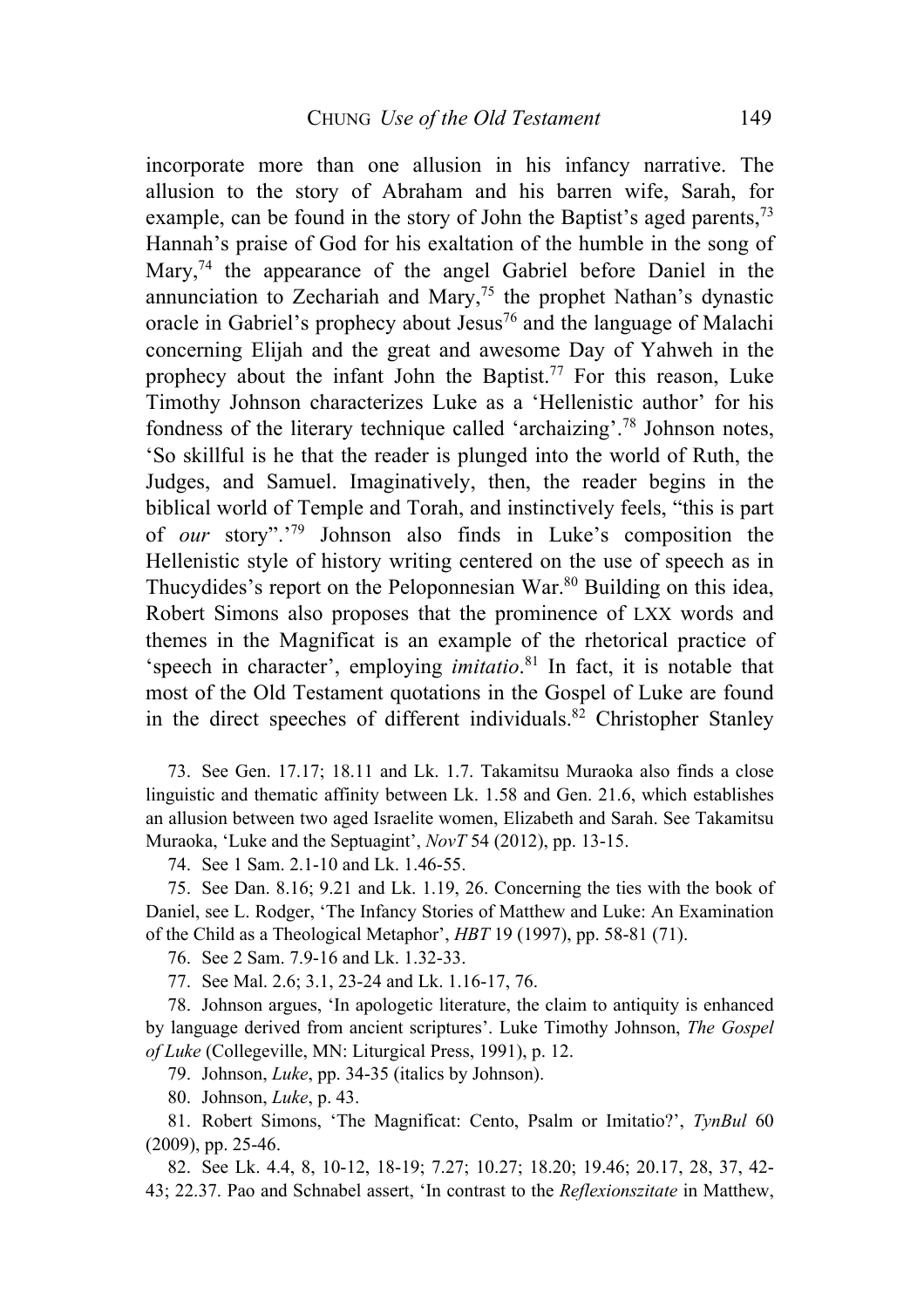notes that in Greco-Roman culture, 'the most common means of experiencing a "text" was in the form of an oral recitation or performance', such as that of the Homeric epics.<sup>83</sup> An orator would freely render or cite the original text and even add some interpretive comments, because making a deep impression was the primary goal.<sup>84</sup> It is possible that this kind of oral recitation of the artfully composed canticles might have been practiced in Luke's Gentile community.85

## *Conclusion*

As examined above, the Matthean and Lukan infancy narratives are markedly different. In their uses of the Old Testament *Vorlagen*, Matthew's formulaic quotations display Semitisms, while Luke's direct quotations and paraphrases in his canticles exhibit Septuagintalisms. Also, their uses of the Old Testament with respect to the overall tone and characteristics of their infancy narratives differ. While Matthew creates a gloomy atmosphere by alluding to the persecuted Moses and to Rachel's mourning, Luke evokes a celebratory and joyful mood by alluding to the praises of Hannah and the Psalmists and the delighted words of Leah and Sarah. In terms of stylistic features, it is notable that the Matthean formulaic quotations usually function as a narration to clarify the significance of the narratival events, while the Lukan Old Testament quotations and paraphrases are frequently placed in the speeches of the characters to contribute to the narratival developments. Besides these differences, Watson also notes several others, such as the annunciations pronounced to Joseph in Matthew and to Mary in Luke, Bethlehem as an actual home or ancestral home and the visit of the

in Luke's Gospel all except the first three quotations … are found in the narration of direct speech—that of Jesus … of the devil … of a scribe … and of the Sadducees'. Pao and Schnabel, 'Luke', p. 251 (italics by Pao and Schnabel).

83. Christopher D. Stanley, 'The Social Environment of "Free" Biblical Quotations in the New Testament', in Evans and Sanders (eds.), *Early Christian Interpretation*, pp. 18-27 (21).

84. Stanley, 'Social Environment', p. 21.

85. For other Hellenistic backgrounds, Joseph B. Tyson also maintains that the Lukan birth story together with Lk. 1.1-4 functions in a way similar to the prologue of Greek dramas, such as the plays of Euripides, by generating expectations about characters and arranging the phenomenon of parallelism with later scenes in the narrative. Joseph B. Tyson, 'The Birth Narratives and the Beginning of Luke's Gospel', *Semeia* 52 (1990), pp. 101-18 (116).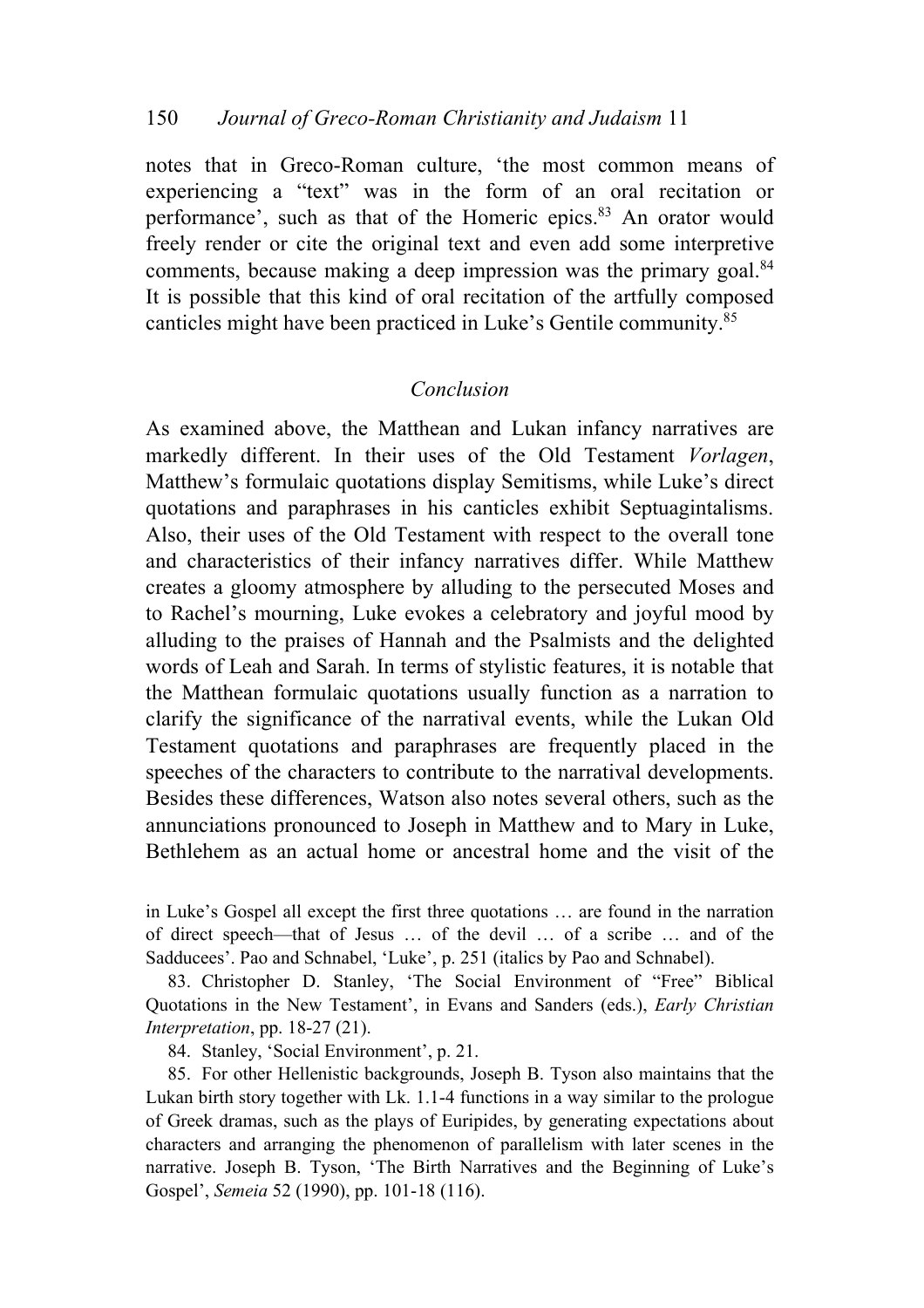Magi from the East in Matthew and shepherds nearby in Luke.<sup>86</sup> Raymond Brown also recognizes these differences.<sup>87</sup>

Based on these disparate or even somewhat contrary details in both evangelists' infancy accounts, the reader would assume the same pattern in their Old Testament usages throughout the rest of the Gospels. As examined earlier, however, this is not the case. The analysis of the Old Testament quotations that Matthew and Luke share reveals that they in fact hold a very close textual affinity with each other. On the basis of the standard account of the Synoptic Problem the Two-Source Hypothesis—they are derived either from the Q source or from the Gospel of Mark. But, based on Watson's 'L/M theory', Luke drew those Old Testament quotations from Matthew. If that is true, we have to question why Luke wrote an infancy narrative that seems so discrepant and contradictory to that of Matthew despite his knowledge of the Matthean Old Testament quotations and allusions. Watson suggests that Luke wanted to build something creative on his own and asserts, 'Luke's text makes excellent sense as a creative response to Matthew's'.<sup>88</sup> Yet, it does not make sense that an evangelist, focused on recording a historiography, would write such a different and contradictory infancy narrative.

Furthermore, Watson claims that 'the two evangelists' dependence on a common annunciation tradition is unlikely, given the lack of evidence for a pre-Matthean infancy narrative'. <sup>89</sup> However, it does not seem difficult to find pre-Matthean infancy traditions. Along with the ancient sources examined above, there are even more evidences of infancy stories, such as the apocalyptic infancy narrative in Rev. 12.5-6, and those of apocryphal writings, such as the *Protoevangelium of James* and the Infancy Gospel of Thomas.<sup>90</sup> It is clear that Watson's

- 86. Watson, *Gospel Writing*, p. 132.
- 87. Brown, *Birth of the Messiah*, pp. 35-37.
- 88. Watson, *Gospel Writing*, p. 135.
- 89. Watson, *Gospel Writing*, p. 135.

90. For discussion on the oldest traditions of the birth narrative of Jesus before the end of the first century, see Enrico Norelli, 'Les plus anciennes traditions sur la naissance de Jésus et leur rapport avec les testimonia', in Claire Clivaz *et al.* (eds.), *Infancy Gospels*, pp. 47-66. Also, for more discussions on the apocryphal infancy Gospels, see the ten articles in the same volume (pp. 401-640); and Oscar Cullmann, 'Infancy Gospels', in Wilhelm Schneemelcher and R. McL. Wilson (eds.), *New Testament Apocrypha* (2 vols.; London: Lutterworth Press, 1991), I, pp. 414-69.